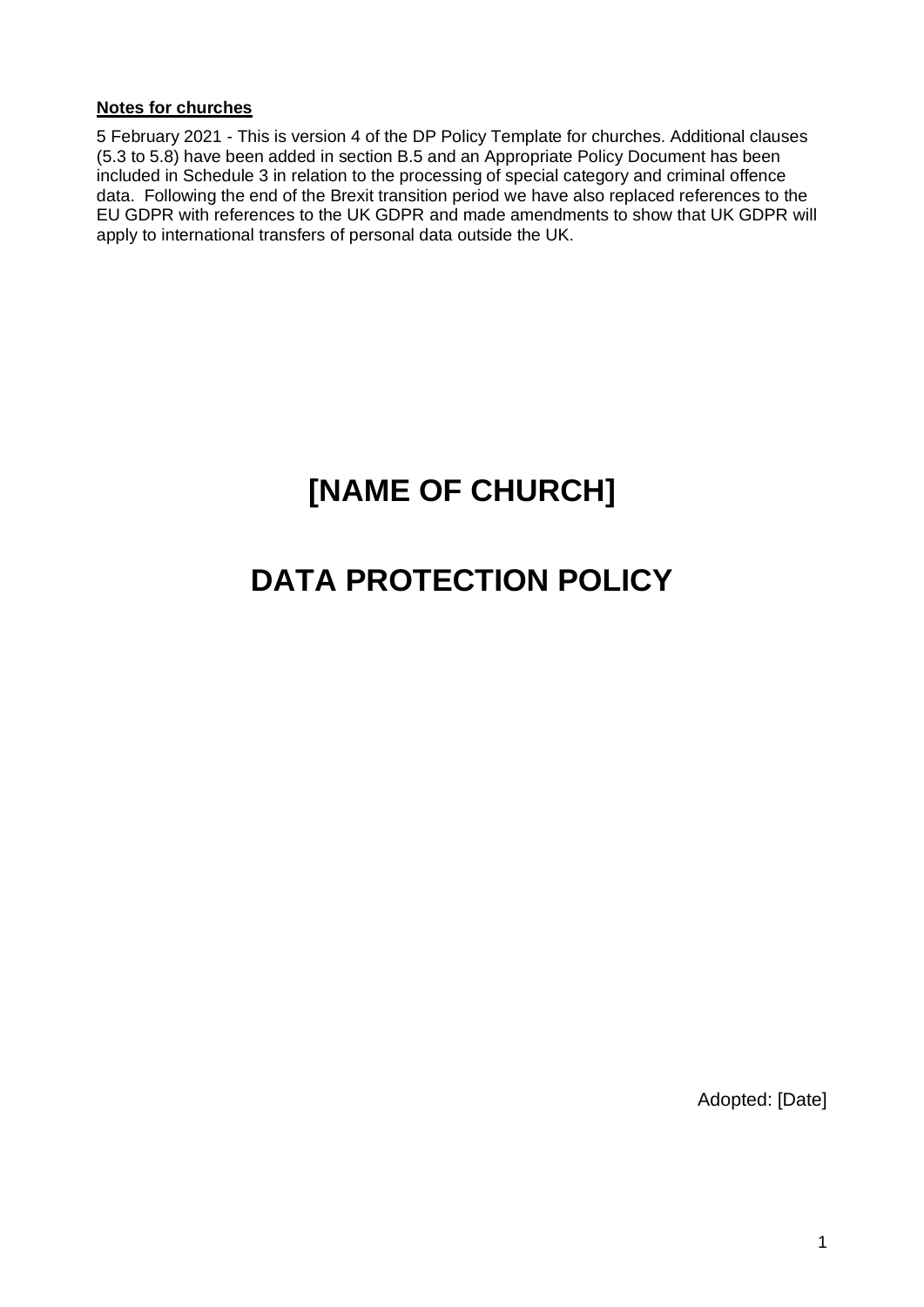*[NAME OF CHURCH] is committed to protecting all information that we handle about people we support and work with, and to respecting people's rights around how their information is handled. This policy explains our responsibilities and how we will meet them.*

# **Contents**

| 1.                                                                      |                                                                |
|-------------------------------------------------------------------------|----------------------------------------------------------------|
| 2.                                                                      |                                                                |
| 3.                                                                      |                                                                |
| 4.                                                                      |                                                                |
|                                                                         |                                                                |
| 5.                                                                      |                                                                |
| 6.                                                                      |                                                                |
| 7.                                                                      |                                                                |
| 8.                                                                      |                                                                |
| 9.                                                                      |                                                                |
| 10.                                                                     |                                                                |
| 11.                                                                     |                                                                |
| 12.                                                                     |                                                                |
| 13.                                                                     |                                                                |
| Section C - Working with people we process data about (data subjects) 9 |                                                                |
| 14.                                                                     |                                                                |
| 15.                                                                     |                                                                |
| Section D – working with other organisations & transferring data  10    |                                                                |
| 16.                                                                     |                                                                |
| 17.                                                                     |                                                                |
| 18.                                                                     | Transferring personal data outside the United Kingdom (UK)  11 |
|                                                                         |                                                                |
| 19.                                                                     |                                                                |
| 20.                                                                     |                                                                |
|                                                                         |                                                                |
|                                                                         |                                                                |
|                                                                         |                                                                |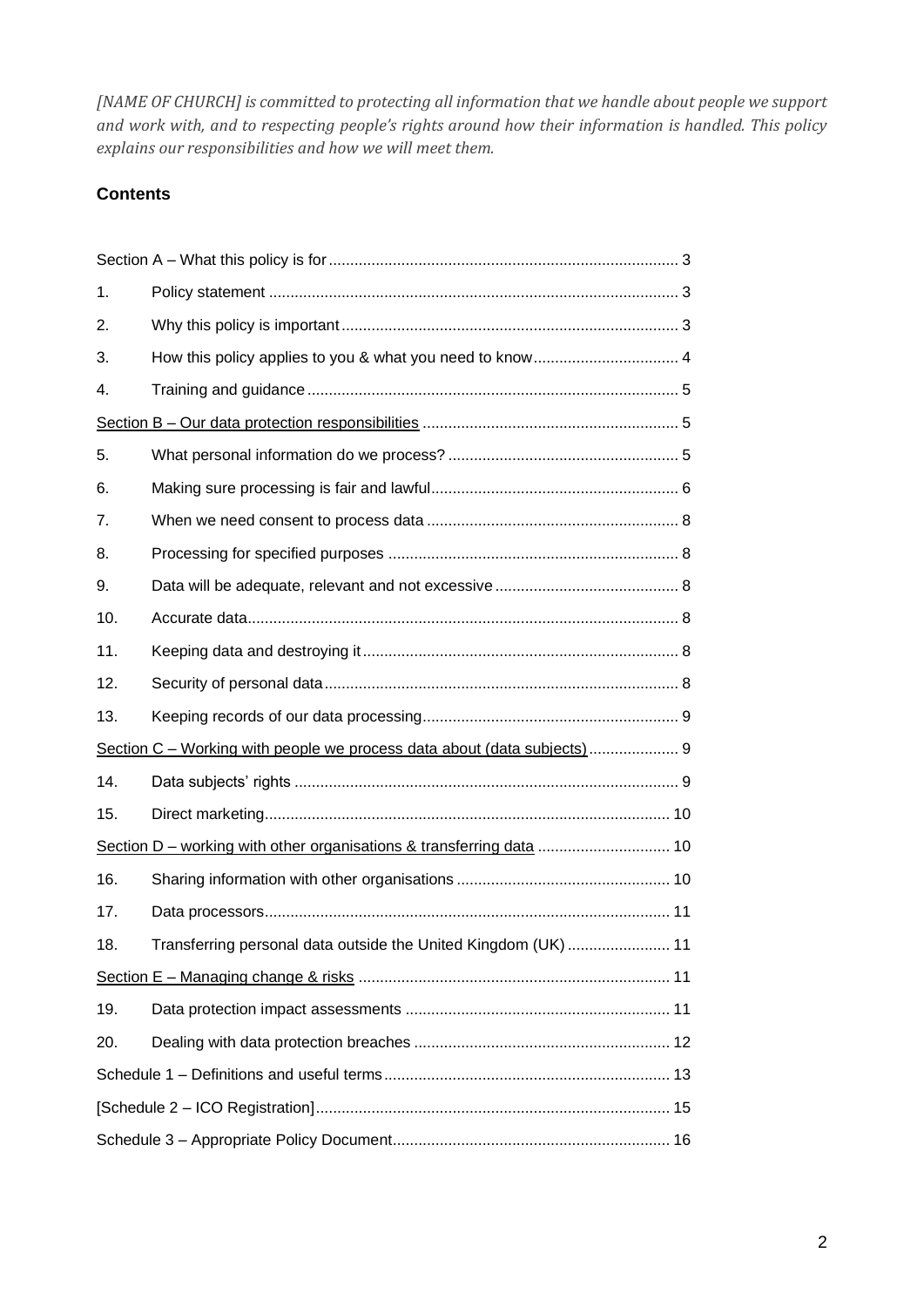# **Section A – What this policy is for**

## **1. Policy statement**

1.1 [NAME OF CHURCH] is committed to protecting personal data and respecting the rights of our **data subjects**; the people whose **personal data** we collect and use. We value the personal information entrusted to us and we respect that trust, by complying with all relevant laws, and adopting good practice.

We process personal data to help us:

- a) maintain our list of church members [and regular attenders];
- b) provide pastoral support for members and others connected with our church;
- c) provide services to the community including [Toddler Group, Foodbank];
- d) safeguard children, young people and adults at risk;
- e) recruit, support and manage staff and volunteers;
- f) [undertake research];
- g) maintain our accounts and records;
- h) promote our [goods and] services;
- i) [maintain the security of property and premises;]
- j) respond effectively to enquirers and handle any complaints [and]
- k) [INSERT ANY OTHER PURPOSES].
- 1.2 This policy has been approved by the church's charity trustees who are responsible for ensuring that we comply with all our legal obligations. It sets out the legal rules that apply whenever we obtain, store or use personal data.

## **2. Why this policy is important**

- 2.1 We are committed to protecting personal data from being misused, getting into the wrong hands as a result of poor security or being shared carelessly, or being inaccurate, as we are aware that people can be upset or harmed if any of these things happen.
- 2.2 This policy sets out the measures we are committed to taking as an organisation and, what each of us will do to ensure we comply with the relevant legislation.
- 2.3 In particular, we will make sure that all personal data is:
	- a) processed **lawfully, fairly and in a transparent manner**;
	- b) processed for **specified, explicit and legitimate purposes** and not in a manner that is incompatible with those purposes;
	- c) **adequate, relevant and limited to what is necessary** for the purposes for which it is being processed;
	- d) **accurate** and, where necessary, up to date;
	- e) **not kept longer than necessary** for the purposes for which it is being processed;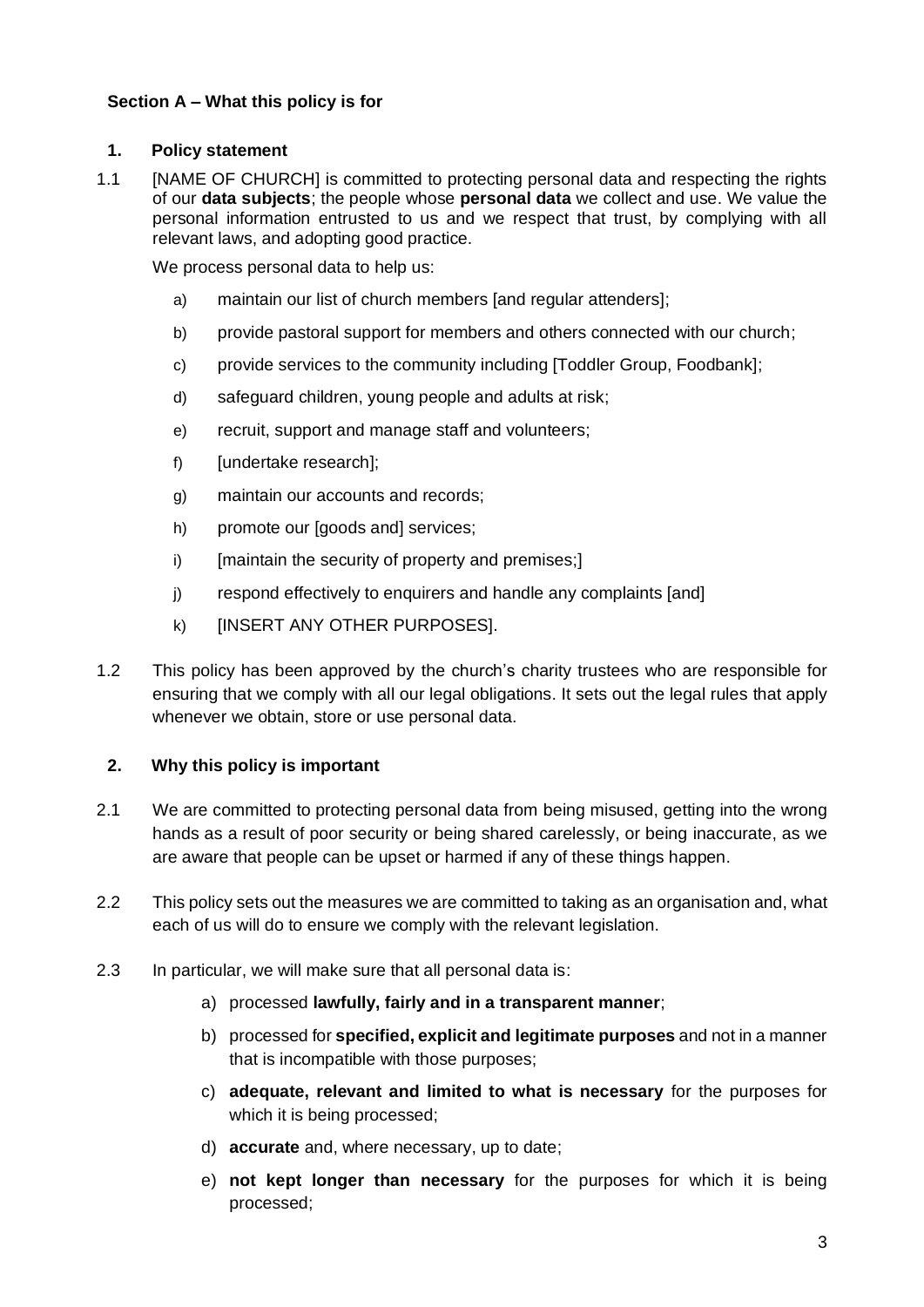- f) processed in a **secure** manner, by using appropriate technical and organisational means;
- g) processed in keeping with the **rights of data subjects** regarding their personal data.

## **3. How this policy applies to you & what you need to know**

3.1 **As an employee, trustee or volunteer** processing personal information on behalf of the church, you are required to comply with this policy. If you think that you have accidentally breached the policy, it is important that you contact our Data Protection [Officer/Trustee] immediately so that we can take swift action to try and limit the impact of the breach.

Anyone who breaches the Data Protection Policy may be subject to disciplinary action, and where that individual has breached the policy intentionally, recklessly, or for personal benefit they may also be liable to prosecution or to regulatory action.

- 3.2 **[As a leader/manager:** You are required to make sure that any procedures that involve personal data, that you are responsible for in your area, follow the rules set out in this Data Protection Policy.]
- 3.3 **As a data subject of [NAME OF CHURCH]:** We will handle your personal information in line with this policy.
- 3.4 **[As an appointed data processor/contractor:** Companies who are appointed by us as a data processor are required to comply with this policy under the contract with us. Any breach of the policy will be taken seriously and could lead to us taking contract enforcement action against the company, or terminating the contract. Data processors have direct obligations under the UK GDPR, primarily to only process data on instructions from the controller (us) and to implement appropriate technical and organisational measures to ensure a level of security appropriate to the risk involved.]
- 3.5 **Our Data Protection [Officer/Trustee]** is responsible for advising [NAME OF CHURCH] and its staff and members about their legal obligations under data protection law, monitoring compliance with data protection law, dealing with data security breaches and with the development of this policy. Any questions about this policy or any concerns that the policy has not been followed should be referred to them at [EMAIL ADDRESS].
- 3.6 Before you collect or handle any personal data as part of your work (paid or otherwise) for [NAME OF CHURCH], it is important that you take the time to read this policy carefully and understand what is required of you, as well as the organisation's responsibilities when we process data.
- 3.7 Our procedures will be in line with the requirements of this policy, but if you are unsure about whether anything you plan to do, or are currently doing, might breach this policy you must first speak to the Data Protection [Officer/Trustee]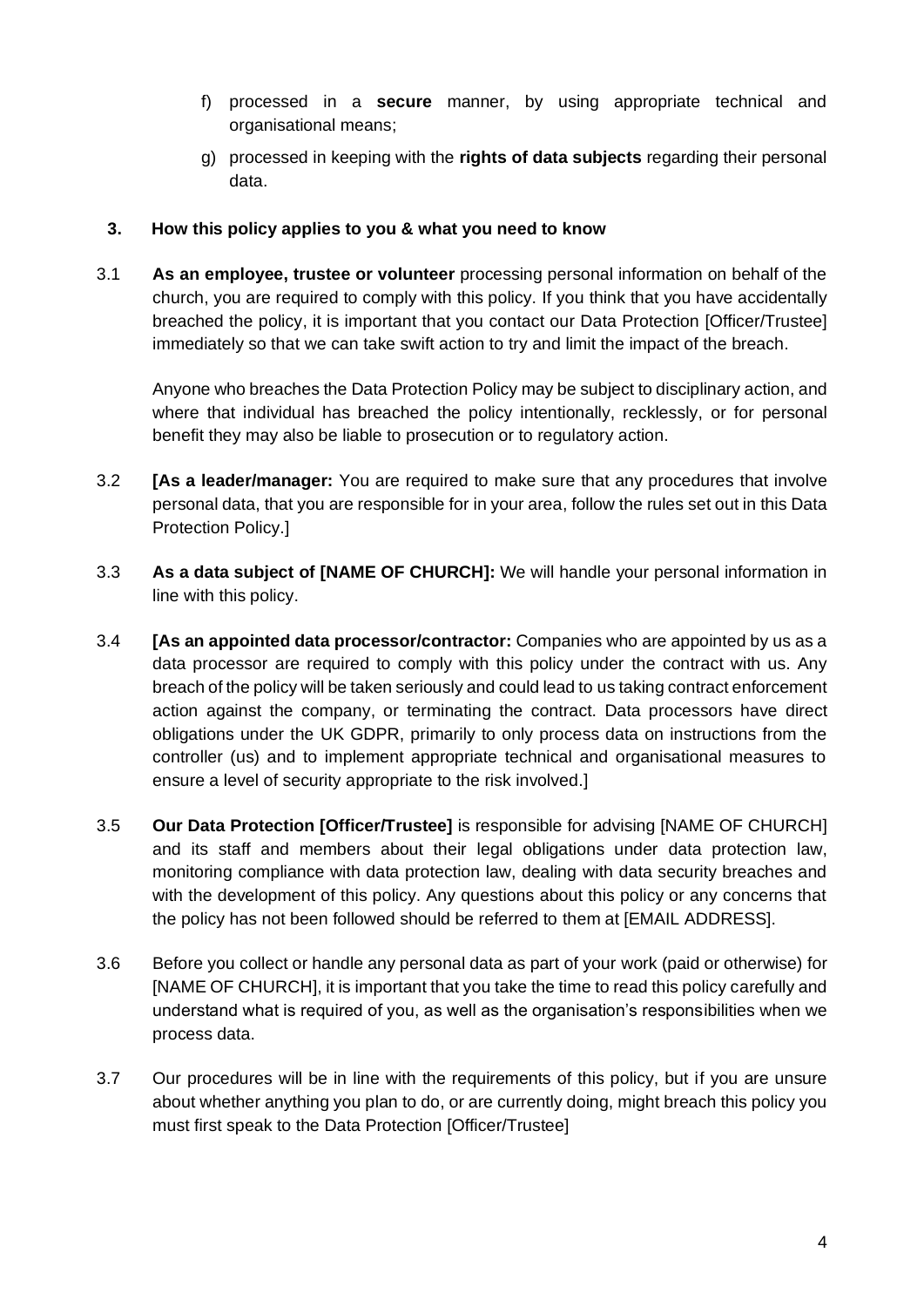## **4. Training and guidance**

- 4.1 We will provide general training at least annually for all staff to raise awareness of their obligations and our responsibilities, as well as to outline the law.
- 4.2 We may also issue procedures, guidance or instructions from time to time. [Managers/leaders must set aside time for their team to look together at the implications for their work.]

## **Section B – Our data protection responsibilities**

## **5. What personal information do we process?**

- 5.1 In the course of our work, we may collect and process information (personal data) about many different people (data subjects). This includes data we receive straight from the person it is about, for example, where they complete forms or contact us. We may also receive information about data subjects from other sources including, for example, previous employers [and other examples].
- 5.2 We process personal data in both electronic and paper form and all this data is protected under data protection law. The personal data we process can include information such as names and contact details, education or employment details, [other examples] and visual images of people.
- 5.3 In some cases, we hold types of information that are called **"special categories"** of data in the UK GDPR.

**'Special categories' of data** (as referred to in the UK GDPR) includes information about a person's: racial or ethnic origin; political opinions; religious or similar (e.g. philosophical) beliefs; trade union membership; health (including physical and mental health, and the provision of health care services); genetic data; biometric data; sexual life and sexual orientation.

Special category personal data does not include personal data about criminal allegations, proceedings or convictions, as separate rules apply. Other than in the circumstances described in paragraphs 5.4 to 5.8 below, information relating to criminal convictions and offences should not be processed unless the processing is authorised by law or is carried out under the control of official authority. Special category personal data can only be processed under strict conditions, including the data subject's explicit consent (although other alternative conditions can apply in limited, very specific circumstances as described below).

We will not hold information relating to criminal proceedings or offences or allegations of offences unless there is a clear lawful basis to process this data.

5.4 We may process information relating to criminal proceedings or offences or allegations of offences to safeguard against any risks posed to others under Article 6(1)(f) UK GDPR where the processing is necessary for the purposes of the legitimate interests of [NAME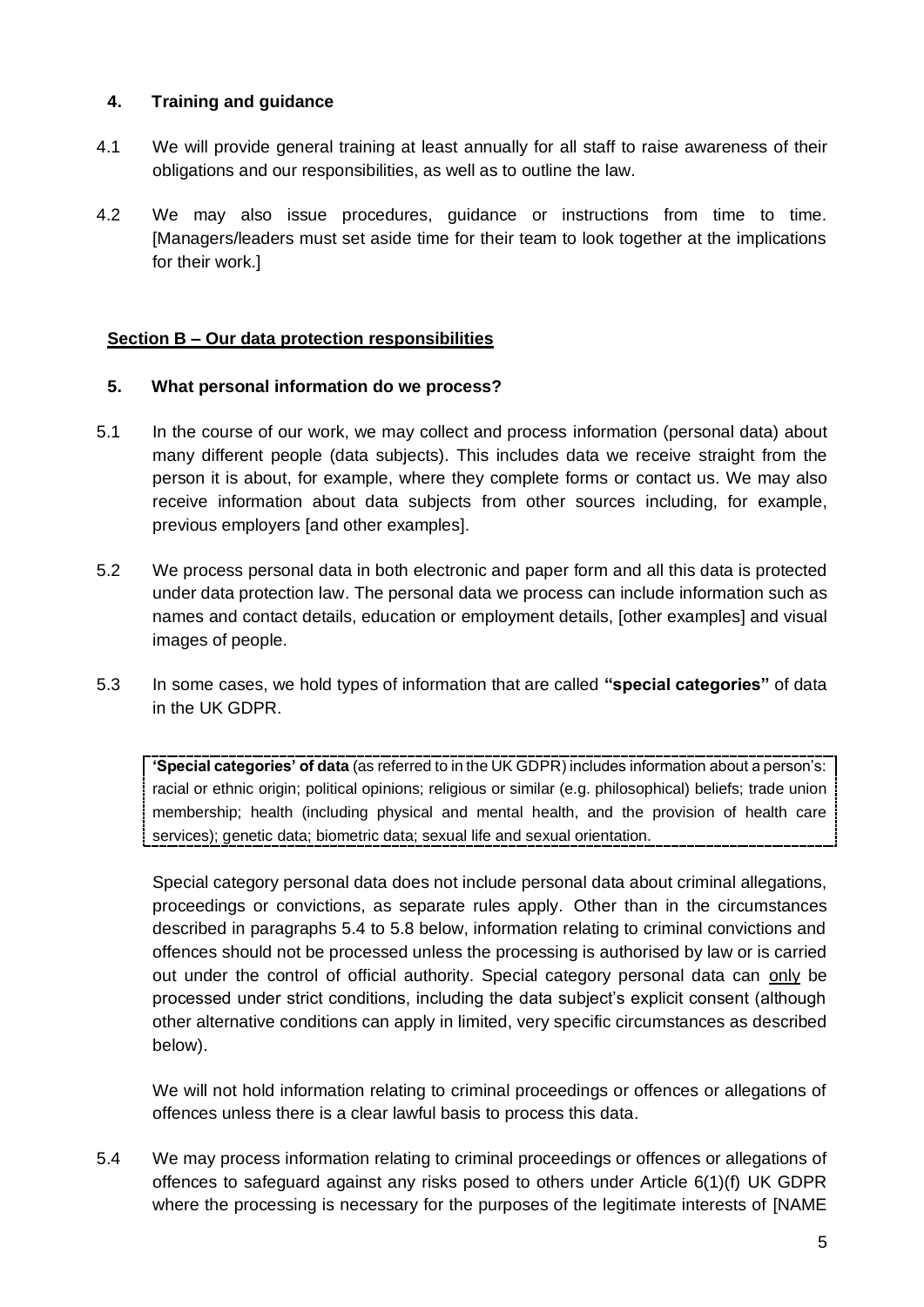OF CHURCH] but not where such interests are overridden by the interests or fundamental rights and freedoms of the data subject which require protection of personal data, in particular where the data subject is a child.

- 5.5 We may also process special category or criminal convictions etc data ("criminal offence data") where it fulfils one of the substantial public interest conditions under Schedule 1, Part 2 of the Data Protection Act 2018, in particular, Conditions 10, 11, 12, 18 and 19.
- 5.6 We may also seek to obtain, use and retain criminal offence data in reliance upon Condition 31 relating to criminal convictions under Schedule 1, Part 3 of the Data Protection Act 2018.
- 5.7 For the purposes of Schedule 1, Part 4 of the Data Protection Act 2018, more information about [NAME OF CHURCH] processing of special category and criminal convictions data under Conditions 10, 11, 12, 18, 19 and 31 can be found in the "Appropriate Policy Document" in Schedule [3] of this policy.
- 5.8 The processing of special category and criminal convictions data described in paragraphs 5.4 to 5.8 will only ever be carried out on the advice of statutory authorities, the Ministries Team of the Baptist Union of Great Britain or our Regional Association Safeguarding contact person.
- 5.9 Other data may also be considered 'sensitive' such as bank details but will not be subject to the same legal protection as the types of data listed above.

## **6. Making sure processing is fair and lawful**

6.1 Processing of personal data will only be fair and lawful when the purpose for the processing meets a legal basis, as listed below, and when the processing is transparent. This means we will provide people with an explanation of how and why we process their personal data at the point we collect data from them, as well as when we collect data about them from other sources.

#### **How can we legally use personal data?**

- 6.2 Processing of personal data is only lawful if at least one of these legal conditions, as listed in Article 6 of the UK GDPR, is met:
	- a) the processing is **necessary for a contract** with the data subject;
	- b) the processing is **necessary for us to comply with a legal obligation**;
	- c) the processing is necessary to protect someone's life (this is called "**vital interests**");
	- d) the processing is necessary for us to perform a task in the **public interest**, and the task has a clear basis in law;
	- e) the processing is **necessary for legitimate interests** pursued by [NAME OF CHURCH] or another organisation, unless these are overridden by the interests, rights and freedoms of the data subject.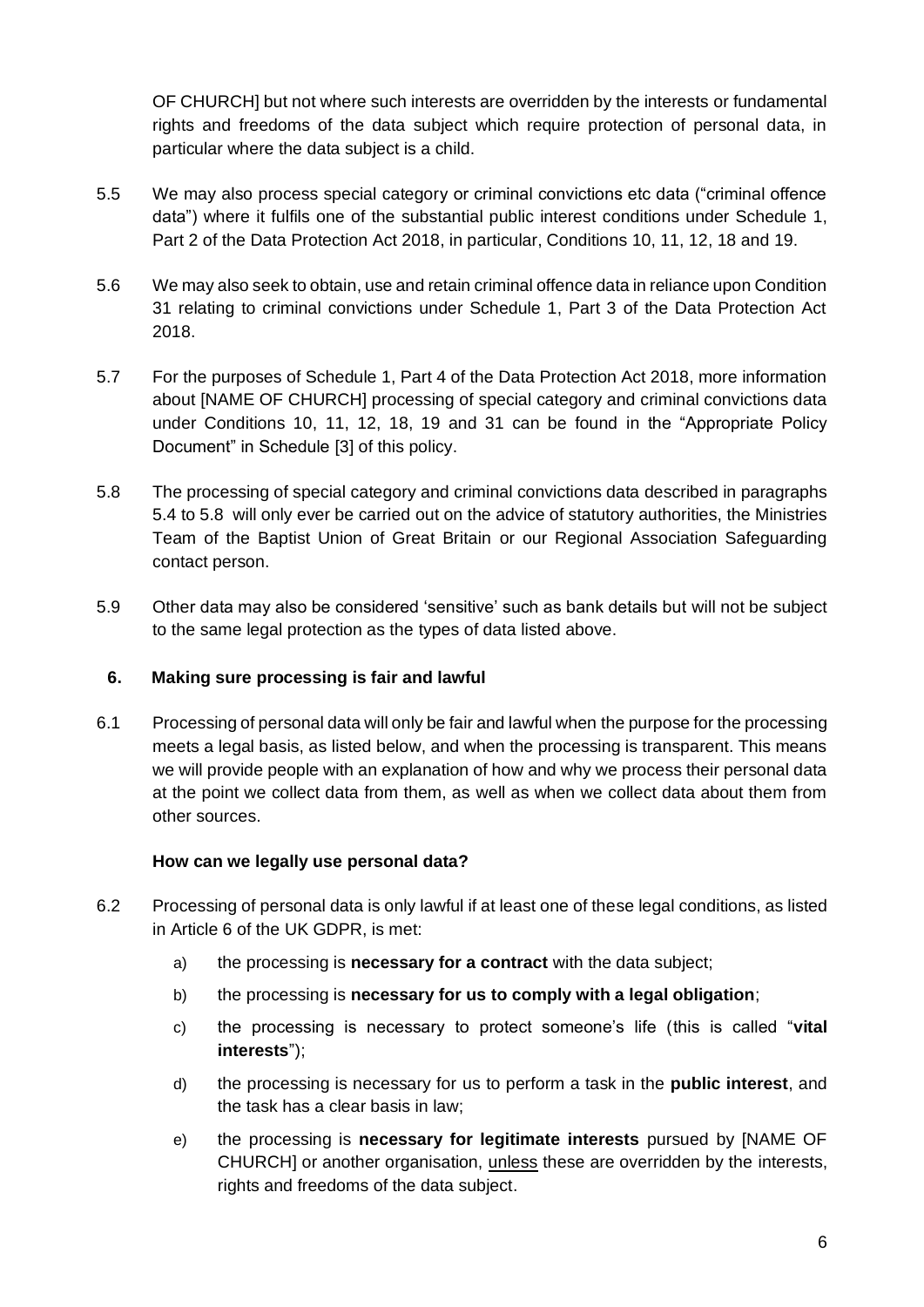f) If none of the other legal conditions apply, the processing will only be lawful if the data subject has given their clear **consent**.

## **How can we legally use 'special categories' of data?**

- 6.3 Processing of 'special categories' of personal data is only lawful when, in addition to the conditions above, one of the extra conditions, as listed in Article 9 of the UK GDPR, is met. These conditions include where:
	- a) the processing is necessary for **carrying out our obligations under employment and social security and social protection law**;
	- b) the processing is necessary for **safeguarding the vital interests** (in emergency, life or death situations) **of an individual** and the data subject is incapable of giving consent;
	- c) the processing is carried out in the **course of our legitimate activities** and only relates to our members or persons we are in regular contact with in connection with our purposes;
	- d) the processing is necessary for **pursuing legal claims**.
	- e) If none of the other legal conditions apply, the processing will only be lawful if the data subject has given their **explicit consent**.
- 6.4 Before deciding which condition should be relied upon, we may refer to the original text of the UK GDPR as well as any relevant guidance, and seek legal advice as required.

## **What must we tell individuals before we use their data?**

<span id="page-6-0"></span>6.5 If personal data is collected directly from the individual, we will inform them [in writing] about; our identity/contact details [and those of the Data Protection [Officer/Trustee], the reasons for processing, and the legal bases, [including explaining any automated decision making or profiling], explaining our legitimate interests, and explaining, where relevant, the consequences of not providing data needed for a contract or statutory requirement; who we will share the data with; if we plan to send the data outside of the United Kingdom; how long the data will be stored and the data subjects' rights.

This information is commonly referred to as a 'Privacy Notice'.

This information will be given at the time when the personal data is collected.

6.6 If data is collected from another source, rather than directly from the data subject, we will provide the data subject with the information described in section [6.5](#page-6-0) as well as: the categories of the data concerned; and the source of the data.

This information will be provided to the individual in writing and no later than within **1 month** after we receive the data, unless a legal exemption under the UK GDPR applies. If we use the data to communicate with the data subject, we will at the latest give them this information at the time of the first communication.

If we plan to pass the data onto someone else outside of [NAME OF CHURCH], we will give the data subject this information before we pass on the data.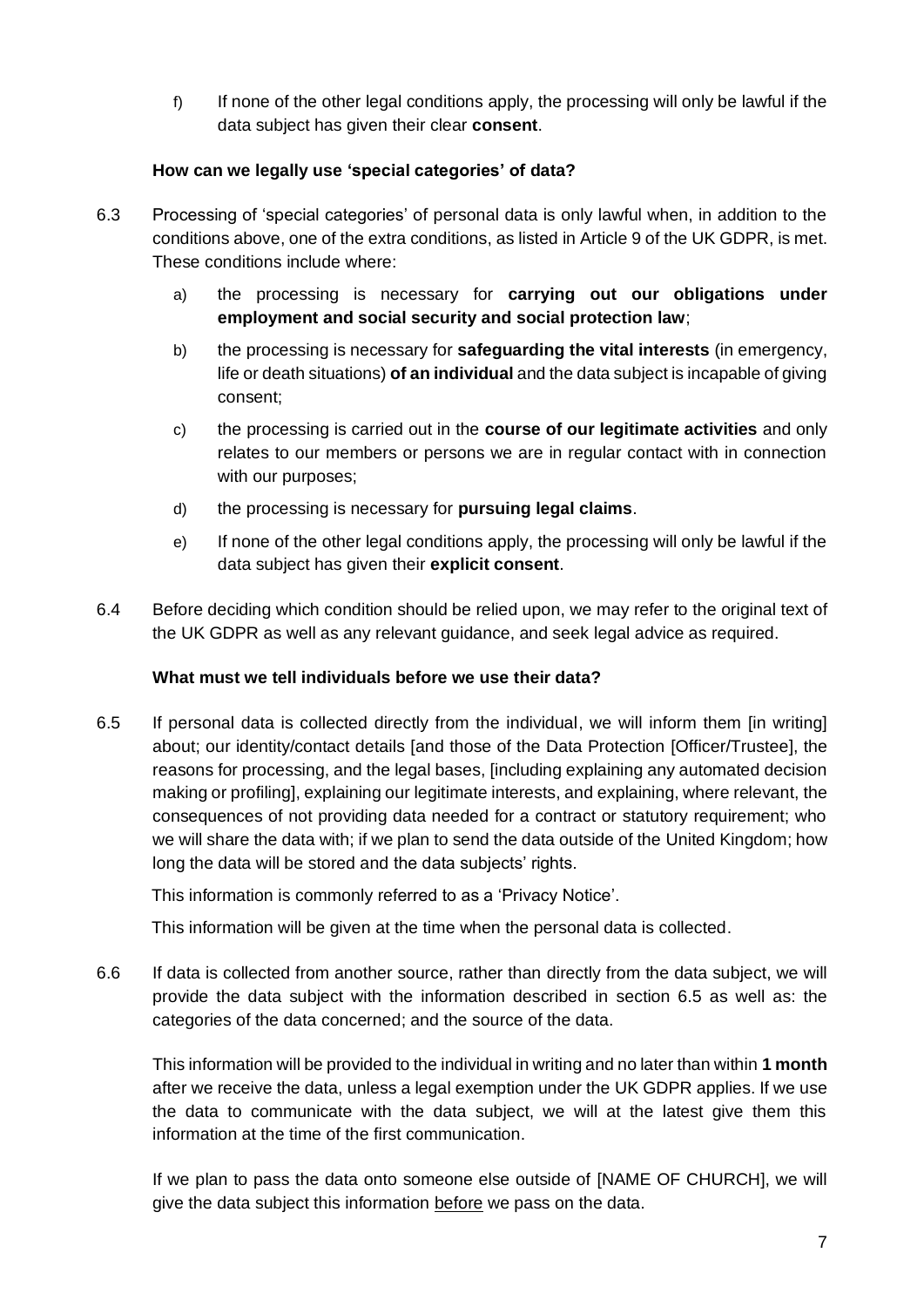## **7. When we need consent to process data**

- 7.1 Where none of the other legal conditions apply to the processing, and we are required to get consent from the data subject, we will clearly set out what we are asking consent for, including why we are collecting the data and how we plan to use it. Consent will be specific to each process we are requesting consent for and we will only ask for consent when the data subject has a real choice whether or not to provide us with their data.
- 7.2 Consent can however be withdrawn at any time and if withdrawn, the processing will stop. Data subjects will be informed of their right to withdraw consent and it will be as easy to withdraw consent as it is to give consent.

## **8. Processing for specified purposes**

8.1 We will only process personal data for the specific purposes explained in our privacy notices (as described above in section [6.5.](#page-6-0)) or for other purposes specifically permitted by law. We will explain those other purposes to data subjects in the way described in section 6, unless there are lawful reasons for not doing so.

# **9. Data will be adequate, relevant and not excessive**

9.1 We will only collect and use personal data that is needed for the specific purposes described above (which will normally be explained to the data subjects in privacy notices). We will not collect more than is needed to achieve those purposes. We will not collect any personal data "just in case" we want to process it later.

## **10. Accurate data**

10.1 We will make sure that personal data held is accurate and, where appropriate, kept up to date. The accuracy of personal data will be checked at the point of collection and at appropriate points later on.

## **11. Keeping data and destroying it**

- 11.1 We will not keep personal data longer than is necessary for the purposes that it was collected for. We will comply with official guidance issued to our sector about retention periods for specific records.
- 11.2 Information about how long we will keep records for can be found in our Data Retention Schedule.

## **12. Security of personal data**

12.1 We will use appropriate measures to keep personal data secure at all points of the processing. Keeping data secure includes protecting it from unauthorised or unlawful processing, or from accidental loss, destruction or damage.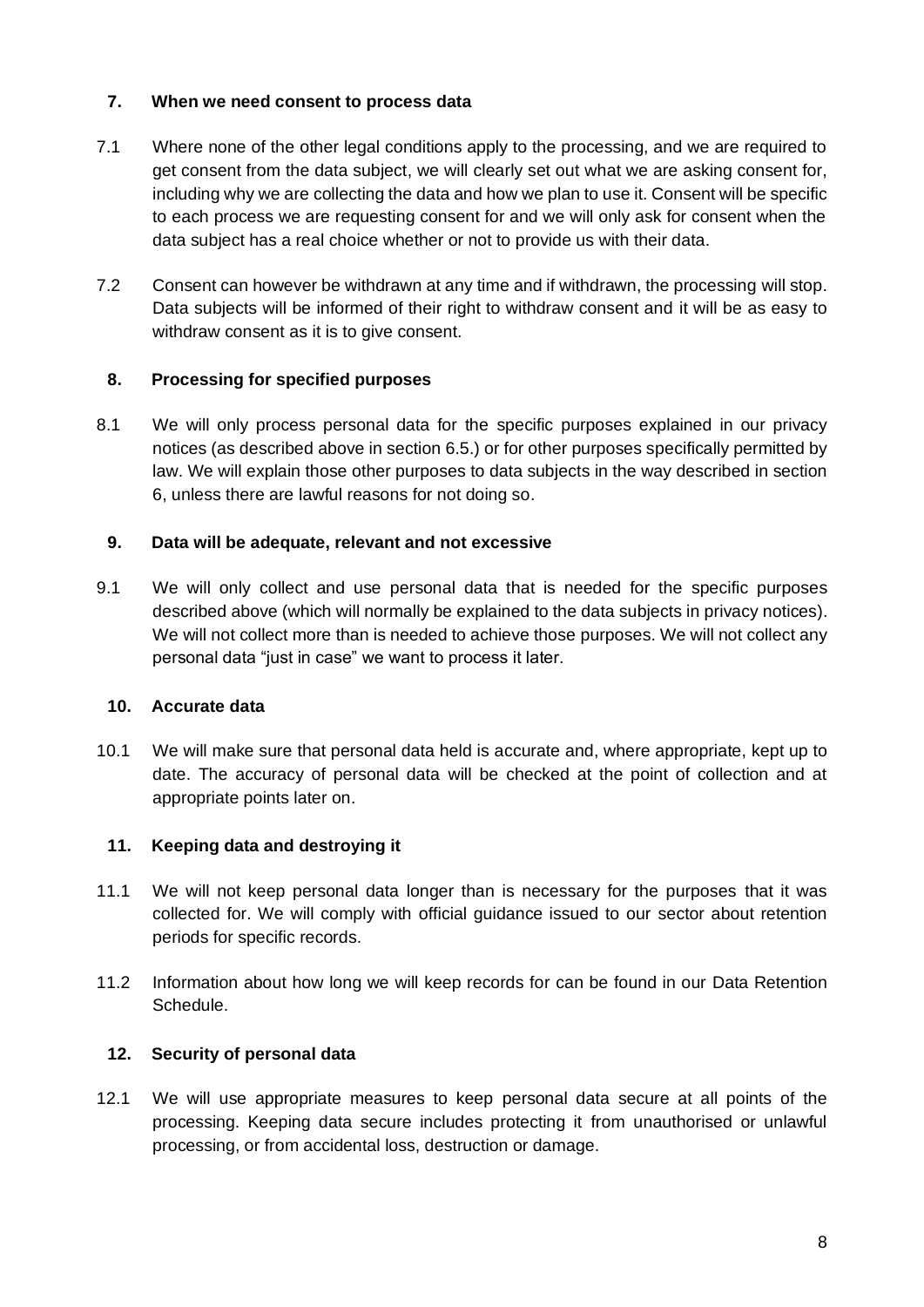12.2 We will implement security measures which provide a level of security which is appropriate to the risks involved in the processing.

Measures will include technical and organisational security measures. In assessing what measures are the most appropriate we will take into account the following, and anything else that is relevant:

- a) the quality of the security measure;
- b) the costs of implementation;
- c) the nature, scope, context and purpose of processing;
- d) the risk (of varying likelihood and severity) to the rights and freedoms of data subjects;
- e) the risk which could result from a data breach.
- 12.3 Measures may include:
	- a) technical systems security;
	- b) measures to restrict or minimise access to data;
	- c) measures to ensure our systems and data remain available, or can be easily restored in the case of an incident;
	- d) physical security of information and of our premises;
	- e) organisational measures, including policies, procedures, training and audits;
	- f) regular testing and evaluating of the effectiveness of security measures.

#### **13. Keeping records of our data processing**

13.1 To show how we comply with the law we will keep clear records of our processing activities and of the decisions we make concerning personal data (setting out our reasons for those decisions).

# **Section C – Working with people we process data about (data subjects)**

#### **14. Data subjects' rights**

- 14.1 We will process personal data in line with data subjects' rights, including their right to:
	- a) request access to any of their personal data held by us (known as a Subject Access Request);
	- b) ask to have inaccurate personal data changed;
	- c) restrict processing, in certain circumstances;
	- d) object to processing, in certain circumstances, including preventing the use of their data for direct marketing;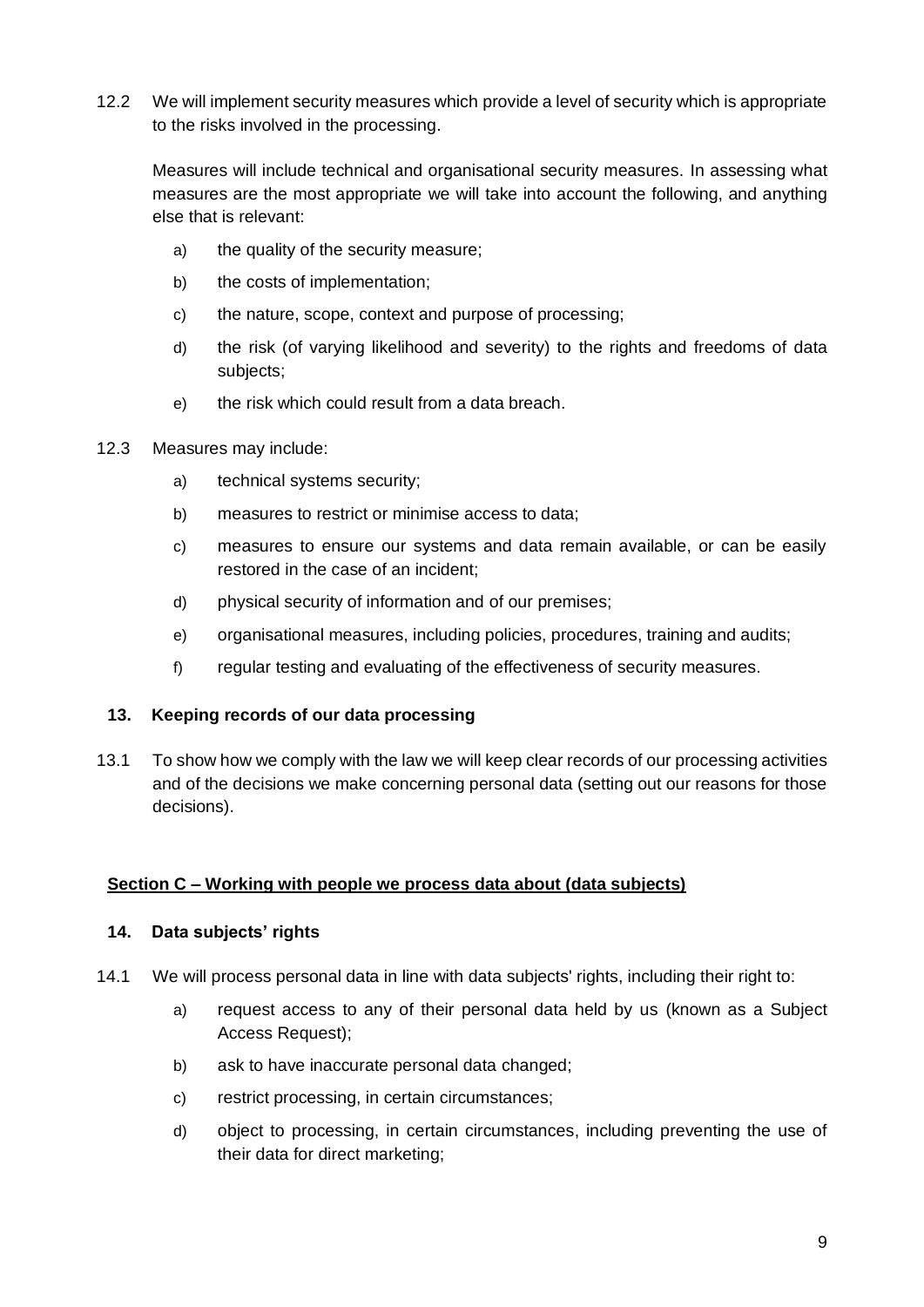- e) data portability, which means to receive their data, or some of their data, in a format that can be easily used by another person (including the data subject themselves) or organisation;
- f) not be subject to automated decisions, in certain circumstances; and
- g) withdraw consent when we are relying on consent to process their data.
- 14.2 If a colleague receives any request from a data subject that relates or could relate to their data protection rights, this will be forwarded to our [Data Protection Officer/Trustee] **immediately**.
- 14.3 We will act on all valid requests as soon as possible, and at the latest within **one calendar month** from the date of receipt of the request, unless we have reason to, and can lawfully extend the timescale. This can be extended by up to two months in some circumstances.
- 14.4 All data subjects' rights are provided free of charge.
- 14.5 Any information provided to data subjects will be concise and transparent, using clear and plain language.

## **15. Direct marketing**

15.1 We will comply with the rules set out in the UK GDPR, the Privacy and Electronic Communications Regulations (PECR) and any laws which may amend or replace the regulations around **direct marketing**. This includes, but is not limited to, when we make contact with data subjects by post, email, text message, social media messaging, telephone (both live and recorded calls) and fax.

**Direct marketing** means the communication (by any means) of any advertising or marketing material which is directed, or addressed, to individuals. "Marketing" does not need to be selling anything, or be advertising a commercial product. It includes contact made by organisations to individuals for the purposes of promoting the organisation's aims.

15.2 Any direct marketing material that we send will identify [NAME OF CHURCH] as the sender and will describe how people can object to receiving similar communications in the future. If a data subject exercises their right to object to direct marketing we will stop the direct marketing as soon as possible.

#### **Section D – working with other organisations & transferring data**

#### **16. Sharing information with other organisations**

16.1 We will only share personal data with other organisations or people when we have a legal basis to do so and if we have informed the data subject about the possibility of the data being shared (in a privacy notice), unless legal exemptions apply to informing data subjects about the sharing. Only authorised and properly instructed [staff/Trustees] are allowed to share personal data.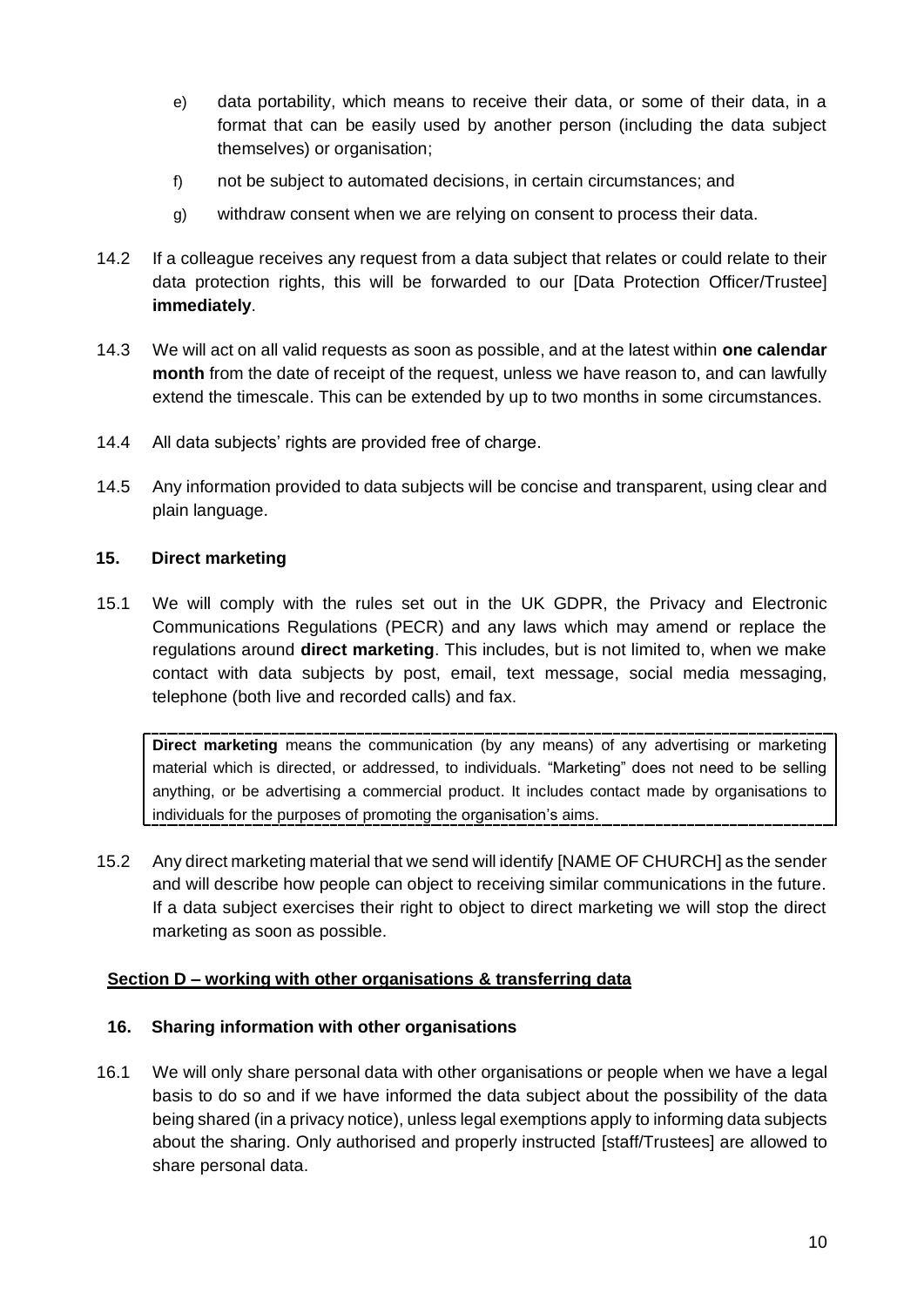16.2 We will keep records of information shared with a third party, which will include recording any exemptions which have been applied, and why they have been applied. We will follow the ICO's statutory *[Data Sharing Code of Practice](https://ico.org.uk/for-organisations/data-sharing-information-hub/)* (or any replacement code of practice) when sharing personal data with other data controllers. Legal advice will be sought as required.

## **17. Data processors**

- 17.1 [Before appointing a contractor who will process personal data on our behalf (a data processor) we will carry out due diligence checks. The checks are to make sure the processor will use appropriate technical and organisational measures to ensure the processing will comply with data protection law, including keeping the data secure, and upholding the rights of data subjects. We will only appoint data processors who can provide us with sufficient guarantees that they will do this.]
- 17.2 [We will only appoint data processors on the basis of a written contract that will require the processor to comply with all relevant legal requirements. We will continue to monitor the data processing, and compliance with the contract, throughout the duration of the contract.]

## **18. Transferring personal data outside the United Kingdom (UK)**

- 18.1 Personal data cannot be transferred (or stored) outside of the United Kingdom unless this is permitted by the UK GDPR. This includes storage on a "cloud" based service where the servers are located outside the UK.
- 18.2 We will only transfer data outside the UK where it is permitted by one of the conditions for non-UK transfers in the UK GDPR.

## **Section E – Managing change & risks**

#### **19. Data protection impact assessments**

- 19.1 When we are planning to carry out any data processing which is likely to result in a high risk we will carry out a Data Protection Impact Assessment (DPIA). These include situations when we process data relating to vulnerable people, trawling of data from public profiles, using new technology, and transferring data outside the UK. Any decision not to conduct a DPIA will be recorded.
- 19.2 We may also conduct a DPIA in other cases when we consider it appropriate to do so. If we are unable to mitigate the identified risks such that a high risk remains we will consult with the ICO.
- 19.3 DPIAs will be conducted in accordance with the ICO's [guidance on Data Protection Impact](https://ico.org.uk/for-organisations/guide-to-data-protection/guide-to-the-general-data-protection-regulation-gdpr/accountability-and-governance/data-protection-impact-assessments/)  [Assessments.](https://ico.org.uk/for-organisations/guide-to-data-protection/guide-to-the-general-data-protection-regulation-gdpr/accountability-and-governance/data-protection-impact-assessments/)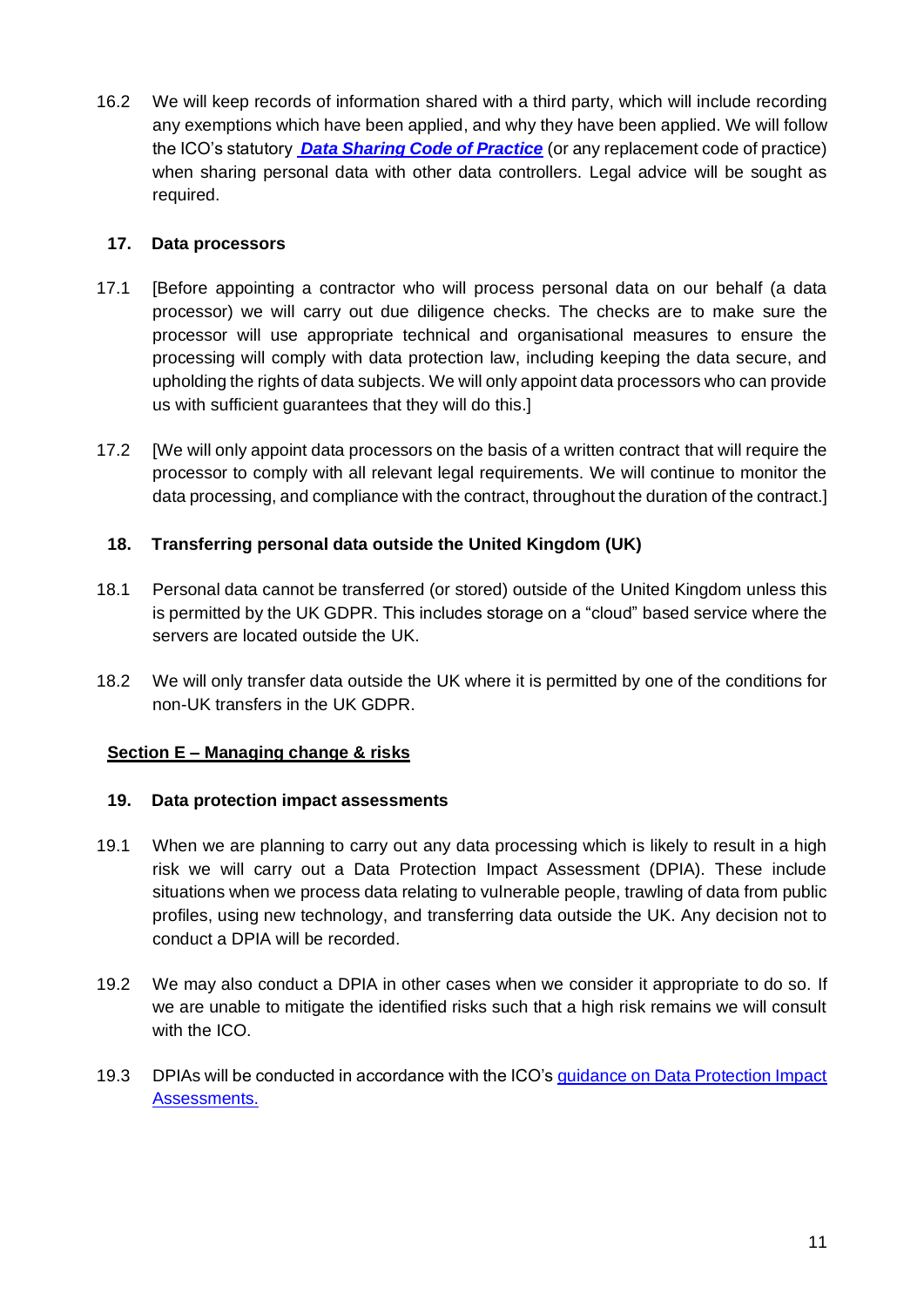## **20. Dealing with data protection breaches**

- 20.1 Where staff or volunteers, [or contractors working for us], think that this policy has not been followed, or data might have been breached or lost, this will be reported **immediately** to the Data Protection [Officer/Trustee].
- 20.2 We will keep records of personal data breaches, even if we do not report them to the ICO.
- 20.3 We will report all data breaches which are likely to result in a risk to any person, to the ICO. Reports will be made to the ICO within **72 hours** from when someone in the church becomes aware of the breach.
- 20.4 In situations where a personal data breach causes a high risk to any person, we will (as well as reporting the breach to the ICO), inform data subjects whose information is affected, without undue delay.

This can include situations where, for example, bank account details are lost or an email containing sensitive information is sent to the wrong recipient. Informing data subjects can enable them to take steps to protect themselves and/or to exercise their rights.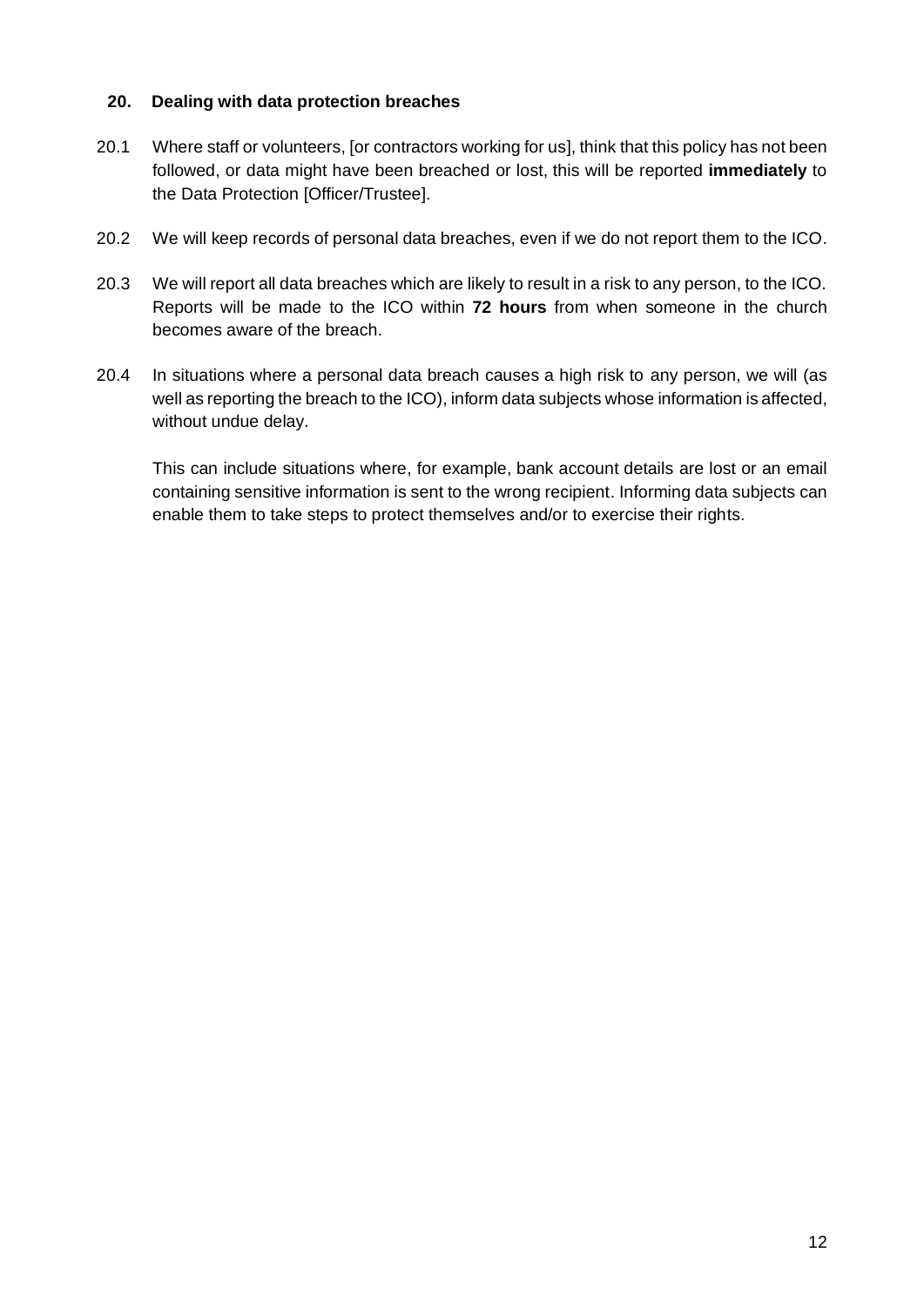## **Schedule 1 – Definitions and useful terms**

The following terms are used throughout this policy and have their legal meaning as set out within the UK General Data Protection Regulation ("UK GDPR"). The UK GDPR definitions are further explained below:

**Data controller** means any person, company, authority or other body who (or which) determines the means for processing personal data and the purposes for which it is processed. It does not matter if the decisions are made alone or jointly with others.

The data controller is responsible for the personal data which is processed and the way in which it is processed. We are the data controller of data which we process.

- **Data processors** include any individuals or organisations, which process personal data on our behalf and on our instructions e.g. an external organisation which provides secure waste disposal for us. This definition will include the data processors' own staff (note that staff of data processors may also be data subjects).
- **Data subjects** include all living individuals who we hold or otherwise process personal data about. A data subject does not need to be a UK national or resident. All data subjects have legal rights in relation to their personal information. Data subjects that we are likely to hold personal data about include:
	- a) the people we care for and support;
	- b) our employees (and former employees);
	- c) consultants/individuals who are our contractors or employees working for them;
	- d) volunteers;
	- e) tenants;
	- f) trustees;
	- g) complainants;
	- h) supporters;
	- i) enquirers;
	- j) friends and family;
	- k) advisers and representatives of other organisations.
- **ICO** means the Information Commissioners Office which is the UK's regulatory body responsible for ensuring that we comply with our legal data protection duties. The ICO produces guidance on how to implement data protection law and can take regulatory action where a breach occurs.
- **Personal data** means any information relating to a natural person (living person) who is either identified or is identifiable. A natural person must be an individual and cannot be a company or a public body. Representatives of companies or public bodies would, however, be natural persons.

Personal data is limited to information about living individuals and does not cover deceased people.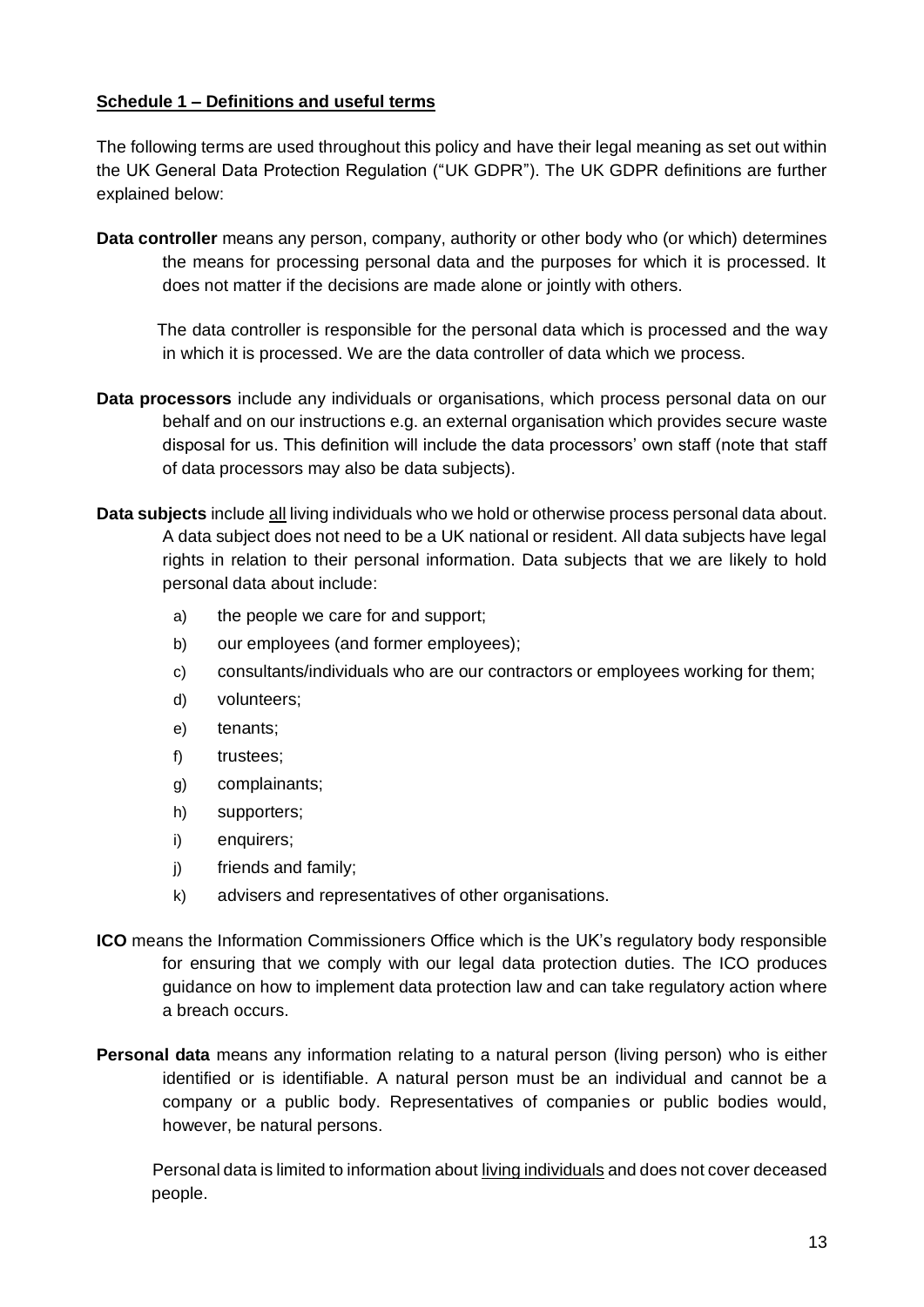Personal data can be factual (for example, a name, address or date of birth) or it can be an opinion about that person, their actions and behaviour.

- **Privacy notice** means the information given to data subjects which explains how we process their data and for what purposes.
- **Processing** is very widely defined and includes any activity that involves the data. It includes obtaining, recording or holding the data, or carrying out any operation or set of operations on the data including organising, amending, retrieving, using, disclosing, erasing or destroying it. Processing can also include transferring personal data to third parties, listening to a recorded message (e.g. on voicemail) or viewing personal data on a screen or in a paper document which forms part of a structured filing system. Viewing of clear, moving or stills images of living individuals is also a processing activity.

**Special categories of data** (as identified in the UK GDPR) includes information about a person's:

- a) Racial or ethnic origin;
- b) Political opinions;
- c) Religious or similar (e.g. philosophical) beliefs;
- d) Trade union membership;
- e) Health (including physical and mental health, and the provision of health care services);
- f) Genetic data;
- g) Biometric data;
- h) Sexual life and sexual orientation.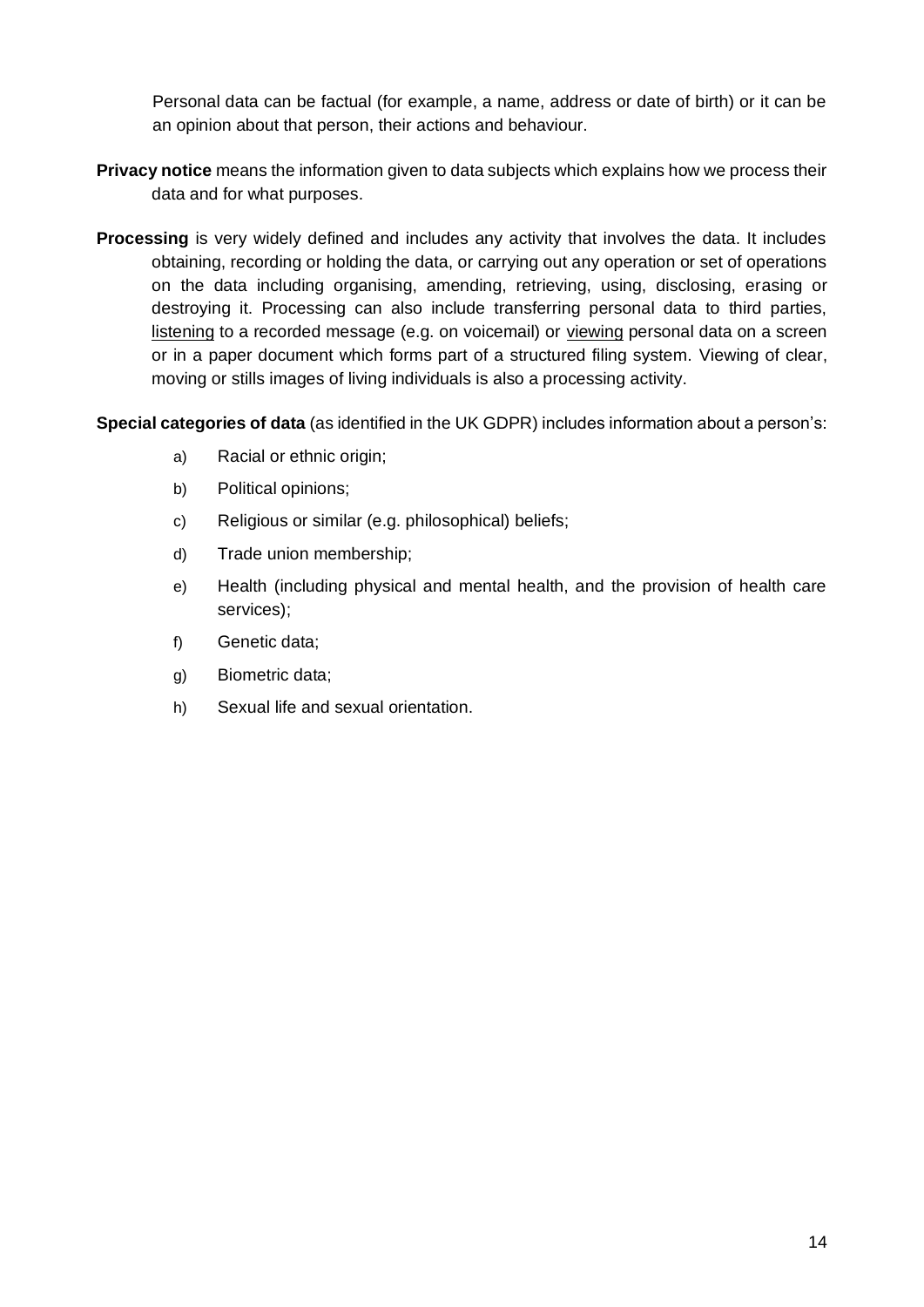# **[Schedule 2 – ICO Registration]**

**Data Controller:** [NAME OF CHURCH]

**Registration Number:** [NUMBER]

**Date Registered:** [DATE] **Registration Expires:** [DATE]

**Address:**

[ADDRESS]

**[REPEAT FOR ANY OTHER ORGANISATIONS COVERED BY THIS POLICY]**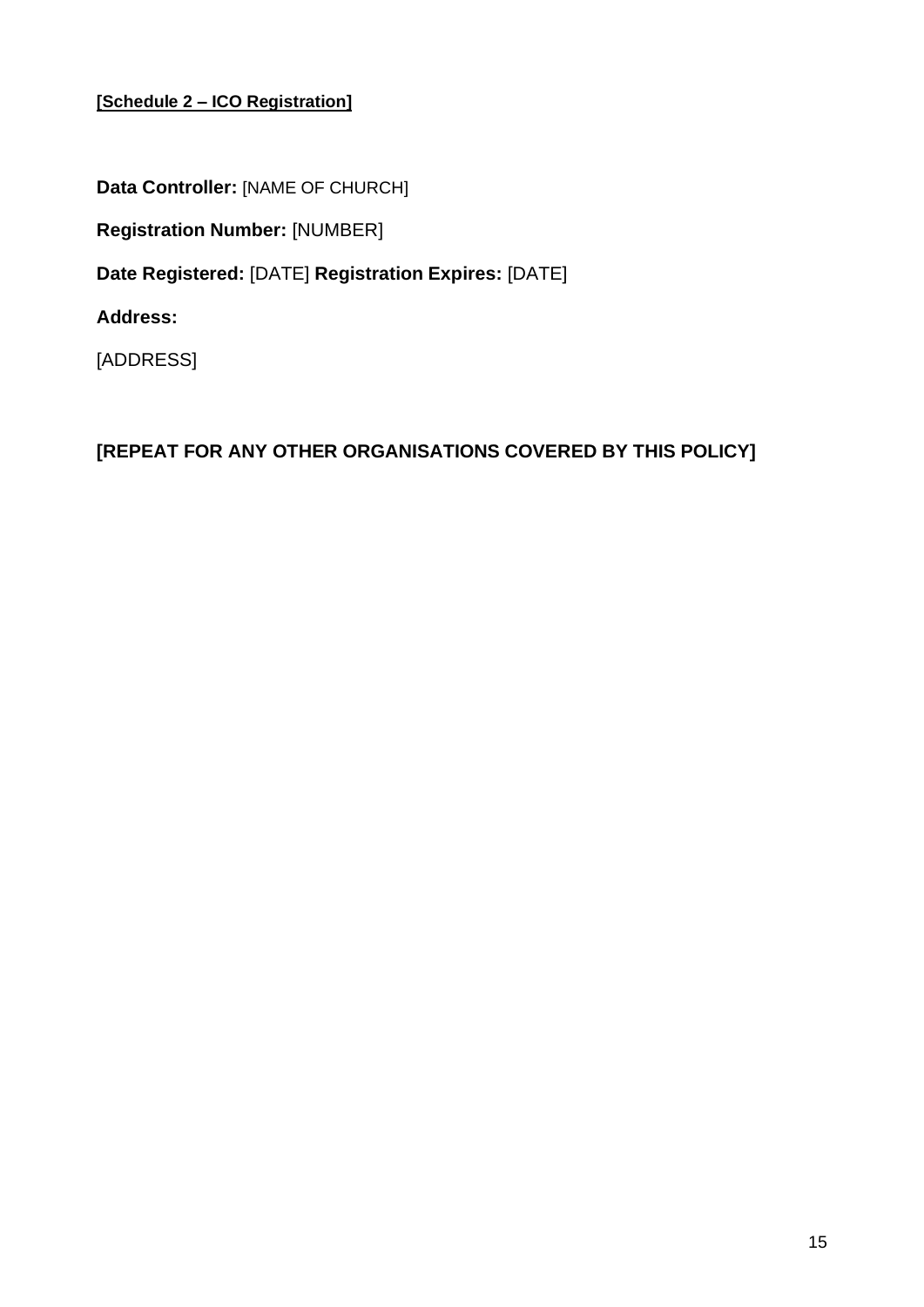# **Schedule 3 – Appropriate Policy Document**

# **APPROPRIATE POLICY DOCUMENT –** [NAME OF CHURCH]

# **Schedule 1, Part 4, Data Protection Act 2018: processing of special category and criminal offence data for the purposes of Parts 1, 2 or 3 of Schedule 1 of the Data Protection Act 2018.**

#### **Who we are**

[NAME OF CHURCH] is a [insert description of your church]

For further information on what we do, please visit our website: [insert church website here]

## **What this policy does**

This policy explains how and why [NAME OF CHURCH] collects, processes and shares special category personal data about you and data relating to criminal convictions etc in order to carry out our functions, in accordance with the data protection principles set out in the UK General Data Protection Regulation (UK GDPR.) Pursuant to Part 4 of Schedule 1 of the Data Protection Act 2018 (DPA 2018), special category data (Parts 1 and 2 of Schedule 1), and data relating to criminal convictions etc (Part 3 of Schedule 1), can only be processed lawfully if it is carried out in accordance with this policy. [NAME OF CHURCH] staff, trustees and volunteers must therefore have regard to this policy when carrying out sensitive processing on our behalf.

## **Our approach to data protection**

• [NAME OF CHURCH] is committed to ensuring that the collection and processing of personal data is carried out in accordance with the UK GDPR and the DPA 2018.

• This is implemented through the provision of training for all staff, trustees and volunteers on data protection to ensure compliance with our policies and procedures.

• [NAME OF CHURCH] values openness and transparency, and we have committed to and published a number of policies and processes to assist data subjects and to explain how we handle personal data. These include the [NAME OF CHURCH] data protection policy, our data retention schedule and the privacy notices on our website [insert church website here] which describe what information we hold, why we hold it, the legal basis for holding it, who we share it with, and the period we will hold it for.

• [NAME OF CHURCH] has appointed a Data Protection Officer (DPO)/Trustee, who is [enter name of the DPO/Data Protection Trustee]. The DPO/Data Protection Trustee has the day to day responsibility for ensuring that the information [NAME OF CHURCH] collects is necessary for the purposes required and is not kept in a manner that can identify the individual any longer than necessary. Data protection training is provided for all new staff and volunteers and an annual update on data protection is provided to staff, trustees and volunteers, to ensure that everyone is familiar with [NAME OF CHURCH]'s data protection policies and procedures and in particular the processing of any special category and criminal offence data. The DPO/Data Protection Trustee will review any Data Protection Impact Assessments for [NAME OF CHURCH].

• Due to the nature of the activities performed by [NAME OF CHURCH], the church may need to share information with other organisations e.g. the Baptist Union of Great Britain and [insert name of Regional Association] and third parties, including statutory bodies and professional advisers, details of which can be found in our privacy notice at [insert church website here].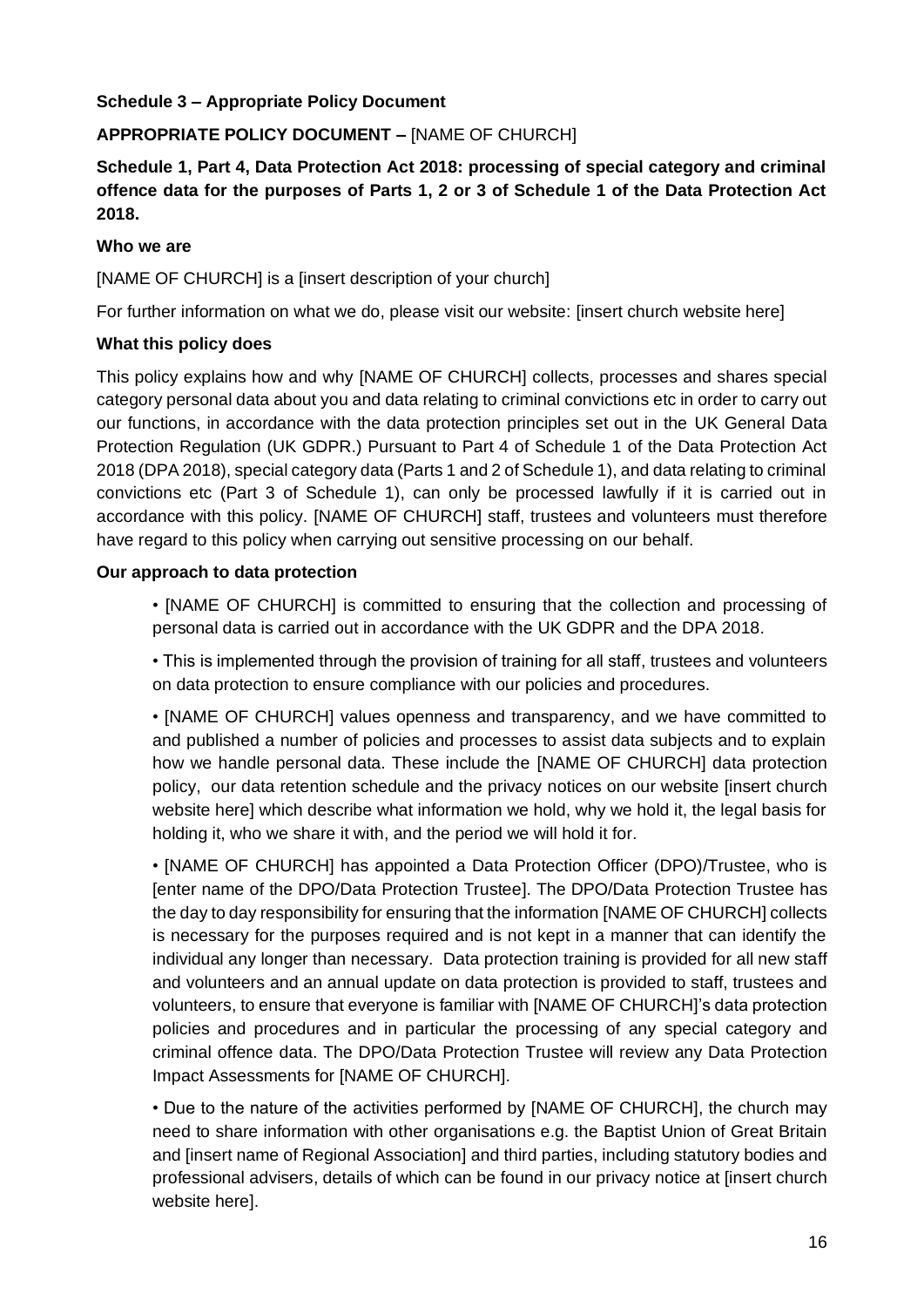# **The data protection principles**

In summary, Article 5 of the UK GDPR states that personal data shall be:

- processed lawfully, fairly and transparently
- collected for specific and legitimate purposes and processed in accordance with those purposes
- adequate, relevant and limited to what is necessary for the stated purposes
- accurate and, where necessary, kept up-to-date
- retained for no longer than necessary, and
- kept secure

## **Special category data and criminal convictions etc data**

#### Special category data

Personal data refers to any information by which a living individual can be identified. Individual identification can be by information alone or in conjunction with other information. Certain categories of personal data have additional legal protections when being processed. These categories are referred to in the legislation as "special category data" and are data concerning:

- health
- racial or ethnic origin
- political opinions
- religious or philosophical beliefs
- trade union membership
- genetic data
- biometric data
- sex life or sexual orientation

#### Criminal convictions etc data

The processing of criminal convictions etc data also has additional legal safeguards. Criminal convictions etc data ("criminal offence data") includes information about criminal allegations, criminal offences, criminal proceedings and criminal convictions.

#### **Special category and criminal offence data we process about you**

[NAME OF CHURCH] collects, processes and shares special category and criminal convictions data where it is necessary in order to carry out our functions. This processing is usually carried by the Designated Person for Safeguarding, the minister or certain charity trustees for the purpose of safeguarding against any risks posed to others in our church or attending our church activities by those who are involved in our church, to mitigate the risk of individuals committing criminal offences (including of a sexual nature) and to assess individuals' suitability for ministry or other work at [NAME OF CHURCH], including by reference to risks they may pose to others. These functions and the requisite processing of personal data are matters of substantial public interest.

If we process personal information about you, you are a "data subject." Below is a non-exhaustive list of categories of data subjects who we might process information about: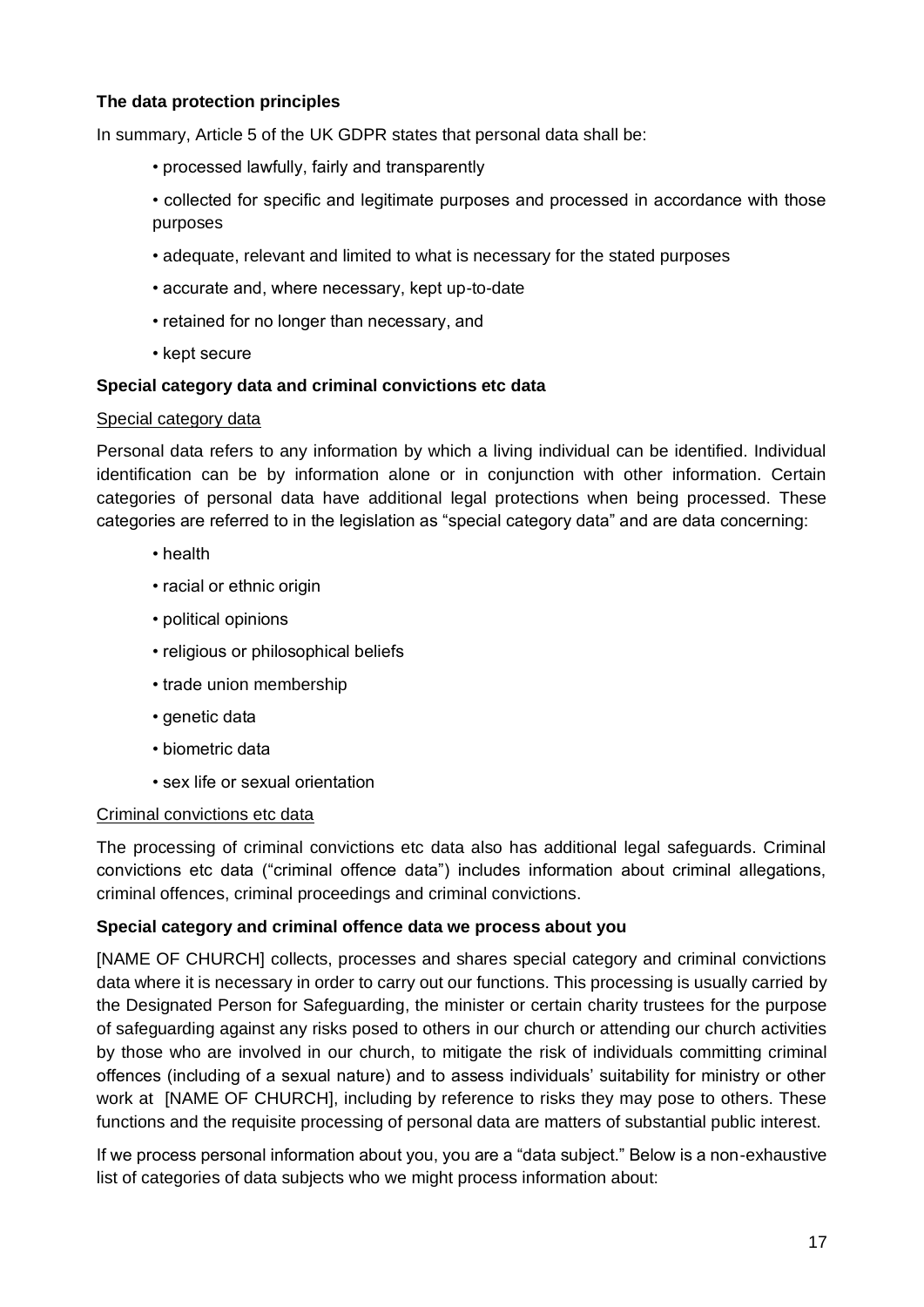- Employees, volunteers, workers or charity trustees of [NAME OF CHURCH];
- A child or individual in membership with or associated with [NAME OF CHURCH];

[NAME OF CHURCH] will share this data with third parties only where strictly necessary (please see the section "Who we share your personal data with" below).

Special category data and criminal offence data may be collected from the following nonexhaustive list of sources:

- Data subjects
- Church members or individuals in regular contact with the church including the minister, church officers, workers or volunteers, and the church's Designated Person for Safeguarding
- The Baptist Union of Great Britain (BUGB) Specialist Teams, in particular the BUGB Ministries Team and National Safeguarding Team.
- Our Regional Association [insert name of Regional Association] and, in particular, our [insert name of Regional Association] Safeguarding contact person.
- Police, Social Services or the Local Authority Designated Officer for safeguarding.

[NAME OF CHURCH] may also obtain and process this data for other statutory and legal obligations for example, including, but not limited to:

- $\triangleright$  responding to data subject access requests under data protection legislation
- $\triangleright$  in connection with our duties under the Equality Act 2010.

#### **The legal basis for processing your special category or criminal convictions data**

Privacy Notices are available on the [NAME OF CHURCH] website at [insert church website here]. The Privacy Notices set out the legal bases for our processing of your personal data.

Where we process special category and criminal offence data it will be by reference to Article 6(1)(f) UK GDPR and Conditions 10, 11, 12, 18, 19 and 31 of Schedule 1 Data Protection Act 2018, which are described below:

Article 6(1)(f) UK GDPR, where the processing is necessary for the purposes of the legitimate interests of [NAME OF CHURCH], except where such interests are overridden by the interests or fundamental rights and freedoms of the data subject which require protection of personal data, in particular where the data subject is a child.

Special category or criminal offence data may also be processed by [NAME OF CHURCH] where it fulfils one of the substantial public interest conditions under Schedule 1, Part 2 of the Data Protection Act 2018:

(i) Condition 10:

where the processing is necessary for the purposes of the prevention or detection of an unlawful act, it must be carried out without the consent of the data subject so as not to prejudice those purposes, and is necessary for reasons of substantial public interest.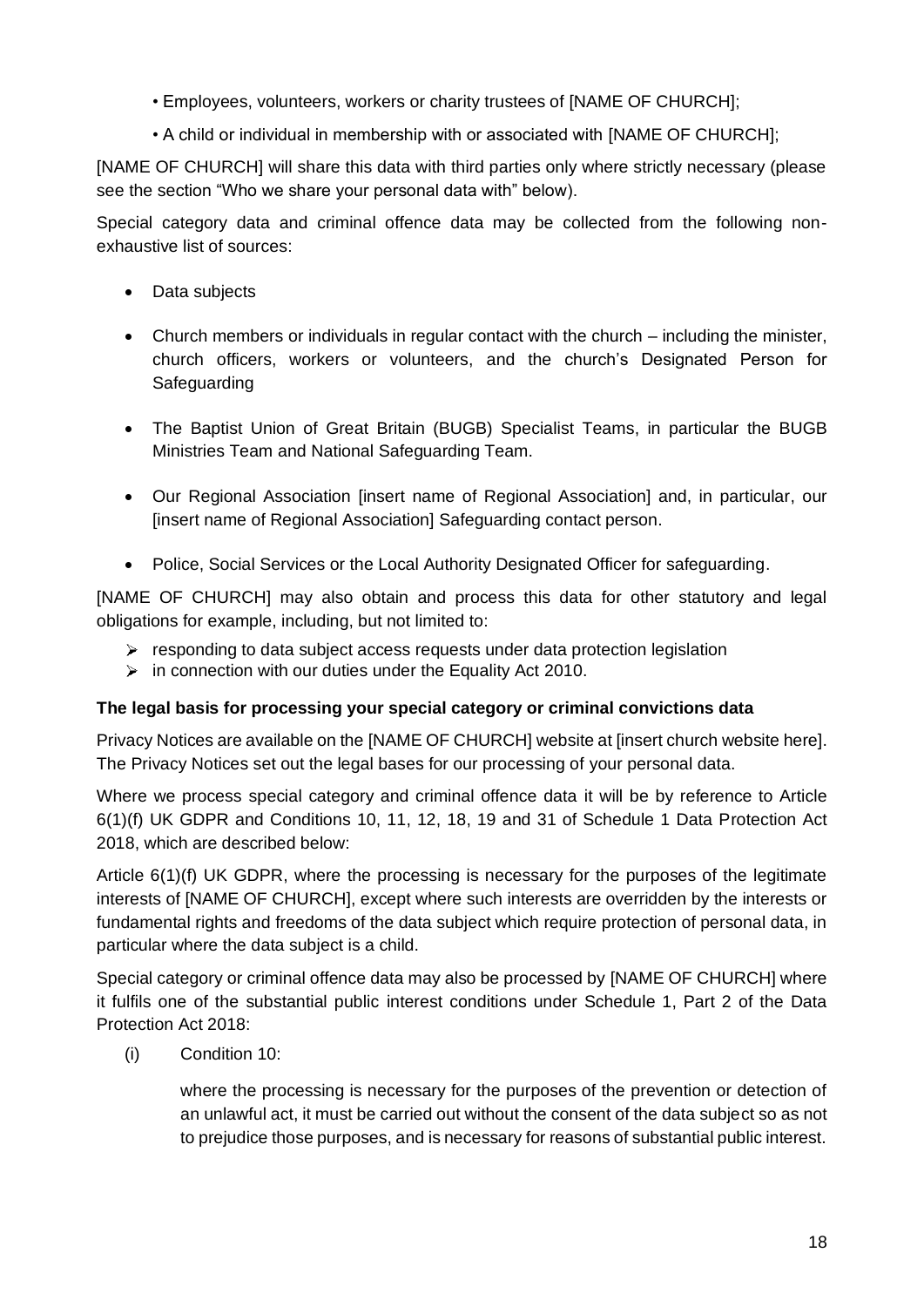In order to mitigate the risk of individuals committing criminal offences, including of a sexual nature, [NAME OF CHURCH] may undertake a risk assessment, receive, make a record of and share information about an individual who has been reported to us by another individual or a statutory authority, where there is a significant concern about their conduct and the risk they may pose to others.

(ii) Condition 11:

where the processing is necessary for the exercise of a protective function, it must be carried out without the consent of the data subject so as not to prejudice the exercise of that function, and is necessary for reasons of substantial public interest. In this paragraph, "protective function" means a function which is intended to protect members of the public against – dishonesty, malpractice or other seriously improper conduct, unfitness or incompetence, mismanagement in the administration of a body or association, or failures in services provided by a body or association.

[NAME OF CHURCH] may exercise protective functions in partnership with BUGB's Safeguarding and Ministries Teams or the Regional Association, which include assessing individuals' suitability for ministry or other work within [NAME OF CHURCH], including by reference to risks they may pose to others. These functions are discharged by custom, practice and with the consensus of the members of [NAME OF CHURCH] and the requisite processing of personal data is a matter of substantial public interest.

(iii) Condition 12:

where the processing is necessary for the purposes of complying with, or assisting other persons to comply with, a regulatory requirement which involves a person taking steps to establish whether another person has committed an unlawful act, or been involved in dishonesty, malpractice or other seriously improper conduct, and in the circumstances the controller cannot reasonably be expected to obtain the consent of the data subject to the processing, and the processing is necessary for reasons of substantial public interest.

[NAME OF CHURCH] may, in partnership with the Regional Association or BUGB, investigate and risk assess an individual's suitability for ministry or other work within or connected with [NAME OF CHURCH] or the Baptist family, which is in the substantial public interest and forms an integral part of "generally accepted principles of good practice" as per the definition of "regulatory requirement" in Condition 12.

(iv) Condition 18:

where the processing is necessary for the purposes of protecting an individual from neglect or physical, mental or emotional harm, or protecting the physical, mental or emotional well-being of an individual, the individual is - aged under 18, or aged 18 and over and at risk, the processing is carried out without the consent of the data subject for one of the reasons listed in sub-paragraph (2), and (d) the processing is necessary for reasons of substantial public interest. (2) The reasons mentioned in sub-paragraph  $(1)(c)$  are  $-(a)$  in the circumstances, consent to the processing cannot be given by the data subject; (b) in the circumstances, the controller cannot reasonably be expected to obtain the consent of the data subject to the processing; (c) the processing must be carried out without the consent of the data subject because obtaining the consent of the data subject would prejudice the provision of the protection mentioned in subparagraph (1)(a).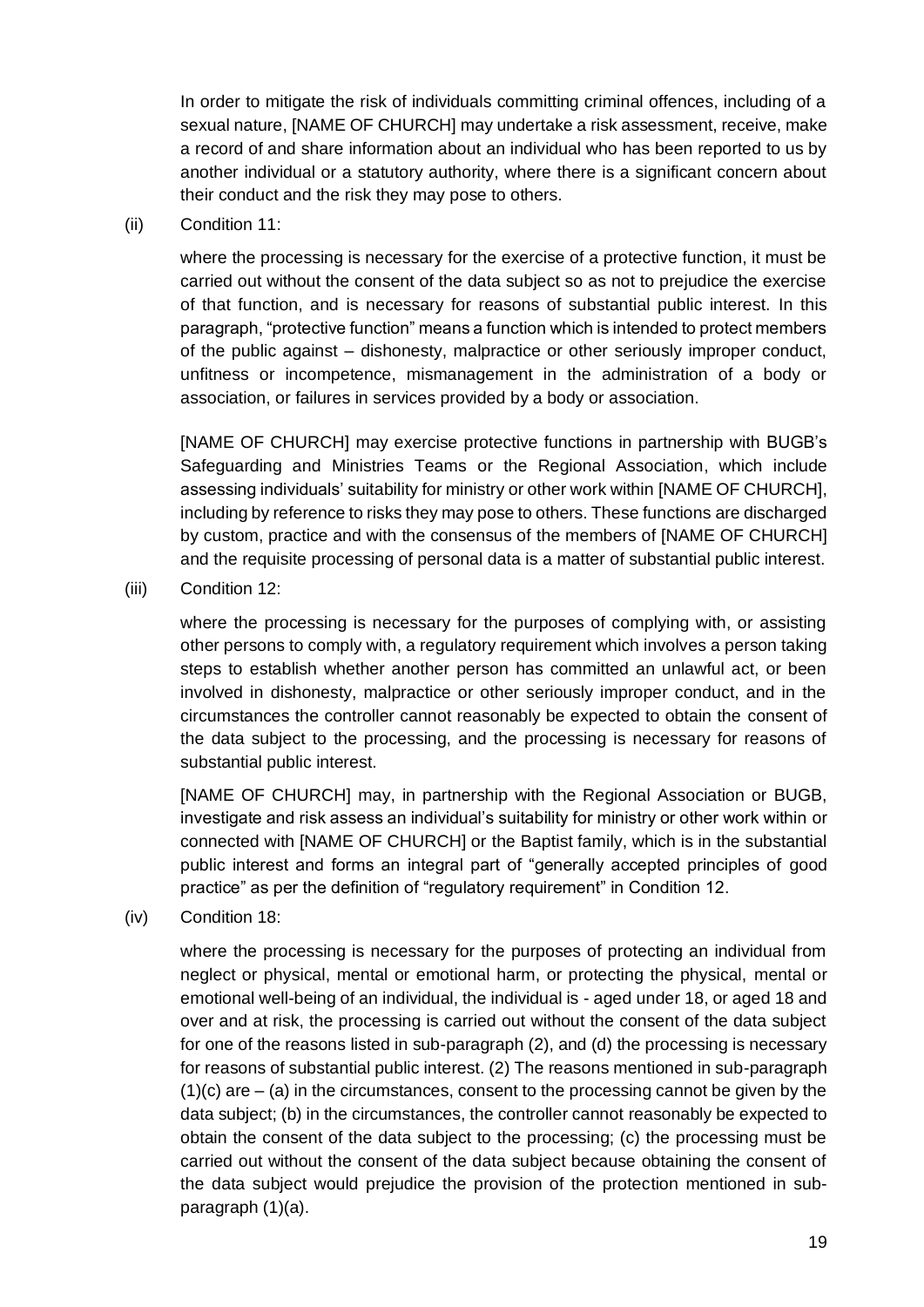[NAME OF CHURCH] may process criminal and special category data for the purposes of safeguarding minors and vulnerable persons or adults at risk.

(v) Condition 19:

where the processing is necessary for the purposes of protecting the economic wellbeing of an individual at economic risk who is aged 18 and over and the processing is of data concerning health, is carried out without the consent of the data subject for one of the reasons listed in sub-paragraph (2), and is necessary for reasons of substantial public interest. An "individual at economic risk" means an individual who is less able to protect his or her economic well-being by reason of physical or mental injury, illness or disability. [NAME OF CHURCH] may seek to rely on this condition if it is required to investigate allegations of financial abuse by an individual in ministry or other work or who is involved in the life of [NAME OF CHURCH], for the purpose of safeguarding vulnerable persons or adults at risk.

[NAME OF CHURCH] may also seek to obtain, use and retain criminal offence data in reliance upon the following additional condition relating to criminal convictions under Schedule 1, Part 3 of the Data Protection Act 2018:

(vi) Condition 31:

where the processing is carried out by a not-for-profit body with a religious aim in the course of its legitimate activities with appropriate safeguards where it relates solely to the members or former members of the body or to persons in regular contact with it in connection with its purposes, and the personal data is not disclosed outside that body without the consent of the data subjects.

## **Who we share your personal data with**

We are required to share your data with third parties where we have a legal obligation to do so. We may also share information with our partner organisations with whom we have a Data Sharing Agreement, or as set out in our Privacy Notices available here: [insert church website here]

The persons/organisations we may share your special category and criminal offence data with are:

- Our charity trustees, employees, contractors and volunteers on a need-to-know basis;
- The BUGB Specialist Teams;
- [Insert name of Regional Association];
- [Employees and volunteers working for one of our partner organisations with whom we have a Data-Sharing Agreement. Please see the current list of partner organisations at [insert church website here]]
- Churches and other appointing or employing bodies as appropriate
- Counsellors, professional supervisors and risk assessment consultants
- The Police and Social Services, Local Authority Designated Officers and other statutory agencies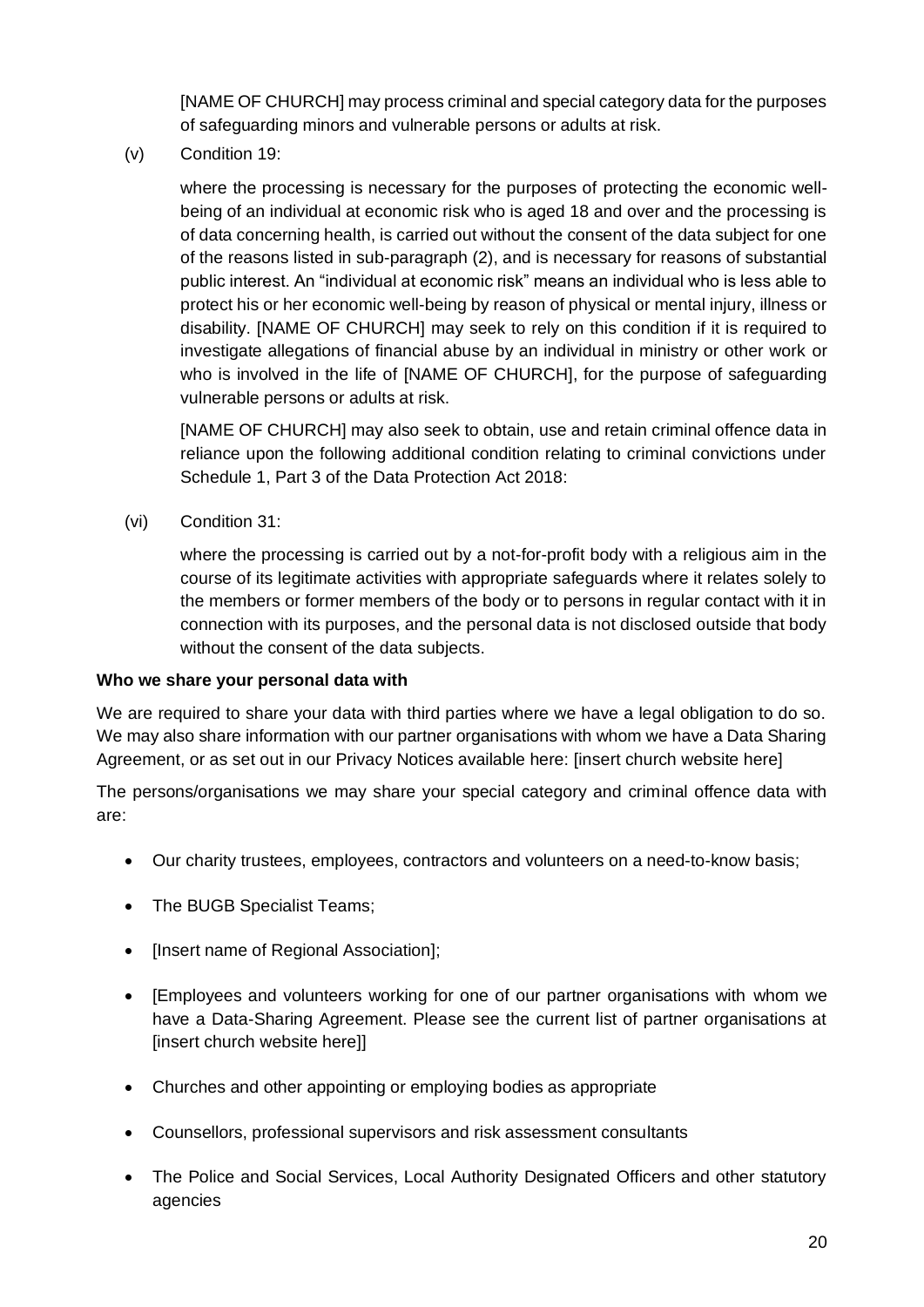- The Disclosure and Barring Service and our DBS Checking Company
- Before sharing information with any of the above persons or organisations, careful consideration is given to the rights and freedoms of the data subject against what is needed to be shared to achieve our overarching goal of safeguarding children, young people and adults at risk from harm within [NAME OF CHURCH] and to support and promote exemplary ministry. Special category and criminal offence data is only disclosed where it is reasonably necessary to do so and a record and full details of any disclosure to third parties is kept [please describe how and where the special category data or criminal offence data is securely held].

# **Automated decision making**

Currently [NAME OF CHURCH] undertakes no automated decision making in relation to your personal data.

## **How we keep your data secure and how long we keep it for**

[NAME OF CHURCH] deploys a range of technical and organisational measures to protect the personal data it holds and processes. Controls include but are not limited to [please insert the church's own measures as appropriate. Examples could include]:

[•Annual data protection training for all staff and part of the induction for new staff

• 'Computer Security in the Workplace' training for all staff and part of the induction for new staff

• Acceptable use of IT equipment and systems defined in the IT General Policy provided to all users of [NAME OF CHURCH] systems

• Strong defences of the [NAME OF CHURCH] core IT system (e.g. Firewalls, Malware Detection & Defence)

• Encryption of data both at rest and in transit across [NAME OF CHURCH] networks where appropriate and the use of password protected documents when sharing data.

• Where needed, appropriate redaction takes place before witness statements, case notes or investigation reports are shared.

• Deployment of Information Security Tools (e.g. Data Loss Prevention, Mobile Device Management, Secure External Email)

• Robust procedures for the reporting of any data or potential data breaches ]

These measures are under constant review by [NAME OF CHURCH].

[NAME OF CHURCH] has a Data Retention Schedule which lists the data we hold and how long we hold it for. To find out how long we keep your data for please see our Data Retention Schedule.

## **Your rights in relation to the data we hold**

Data protection legislation provides you with a number of rights relating to your personal data, including your special category and criminal conviction etc data. These rights are subject to some specific exemptions. Your rights may include:

- the right to access your data
- the right to have your data corrected if it is wrong or incomplete
- the right to request restrictions to the processing of your data